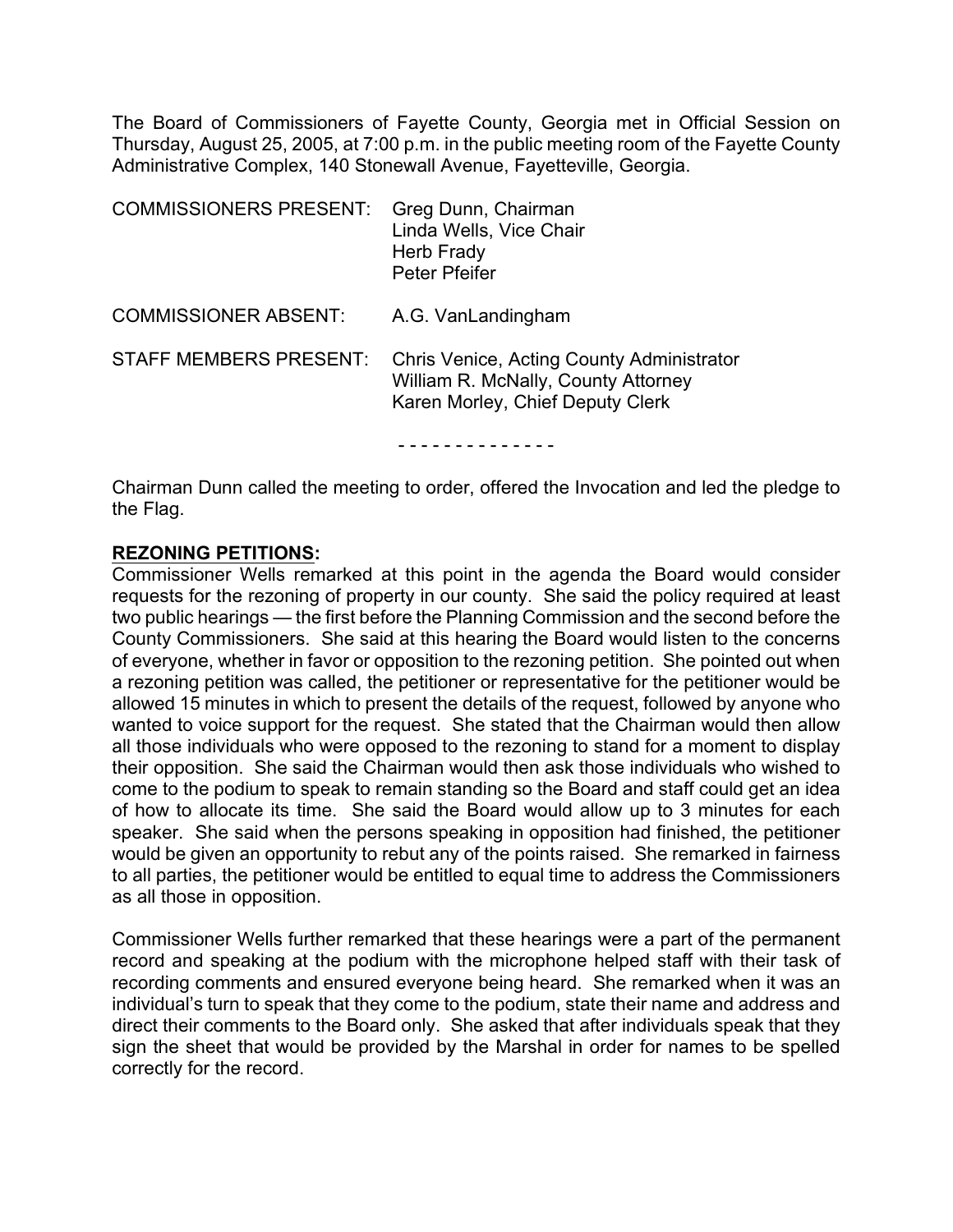Commissioner Wells stated that the Board wanted to hear from everyone who had something to say and they would pay close attention to each point raised. She said it would not be necessary for the same point to be raised over and over. She thanked everyone for their participation and announced that the Zoning Administrator would begin introducing each request in the order they appeared on tonight's agenda.

Chairman Dunn remarked that one of the Board members was absent tonight and it was the right of each petitioner to petition their application before a full five member Board. He said he would ask each person tonight whether or not they choose to proceed tonight or to table their petition to the Board's next rezoning meeting to be held on September 22, 2005. He said each petitioner would have the right to do this one time.

#### **PETITION NO. 1147-05:**

Zoning Administrator Aaron Wheeler read Petition No. 1147-05, Christine Parker Newton and Claudine Banks Oakley, Owners, and Thomas B. Chandler, Agent, request to rezone 39.03 acres from A-R to R-45 to develop 31 single-family dwelling lots. He said this property was located in Land Lots 226 and 255 of the 5<sup>th</sup> District and fronted on New Hope Road. He said the Planning Commission recommended denial due to the lack of three (3) affirmative votes. He said Staff recommended approval with two (2) conditions.

Larry Seabolt said he was representing the petitioner.

Chairman Dunn asked Mr. Seabolt if he wished to proceed tonight or to table this request.

Mr. Seabolt said petitioner would like to table their petition to the September 22, 2005 Board of Commissioners' meeting.

#### **PETITION NO. 1148-05:**

Zoning Administrator Aaron Wheeler read Petition No. 1148-05, Berachah Bible Church, Owners, and W. Ronald Newton, Agent, request to rezone 13.34 acres from A-R to R-40 to develop additional church facilities. He said this property was located in Land Lot 202 of the 5<sup>th</sup> District and fronted on Corinth Road. He said the Planning Commission recommended approval with two (2) conditions. Staff recommended approval with two (2) conditions.

Chairman Dunn asked if the petitioner wished to proceed tonight or to table their request.

Ronald Newton, Agent for Berachah Bible Church, said he would like to proceed tonight. He said Berachah Bible Church was located on Corinth Road and had been there for twenty-five years. He said twenty-five years ago the first wing was built and there had been one expansion approximately twelve years ago. He said they have had moderate but steady growth and six years ago they purchased a piece of property beside the property that they originally owned. He said that property was the property that they were seeking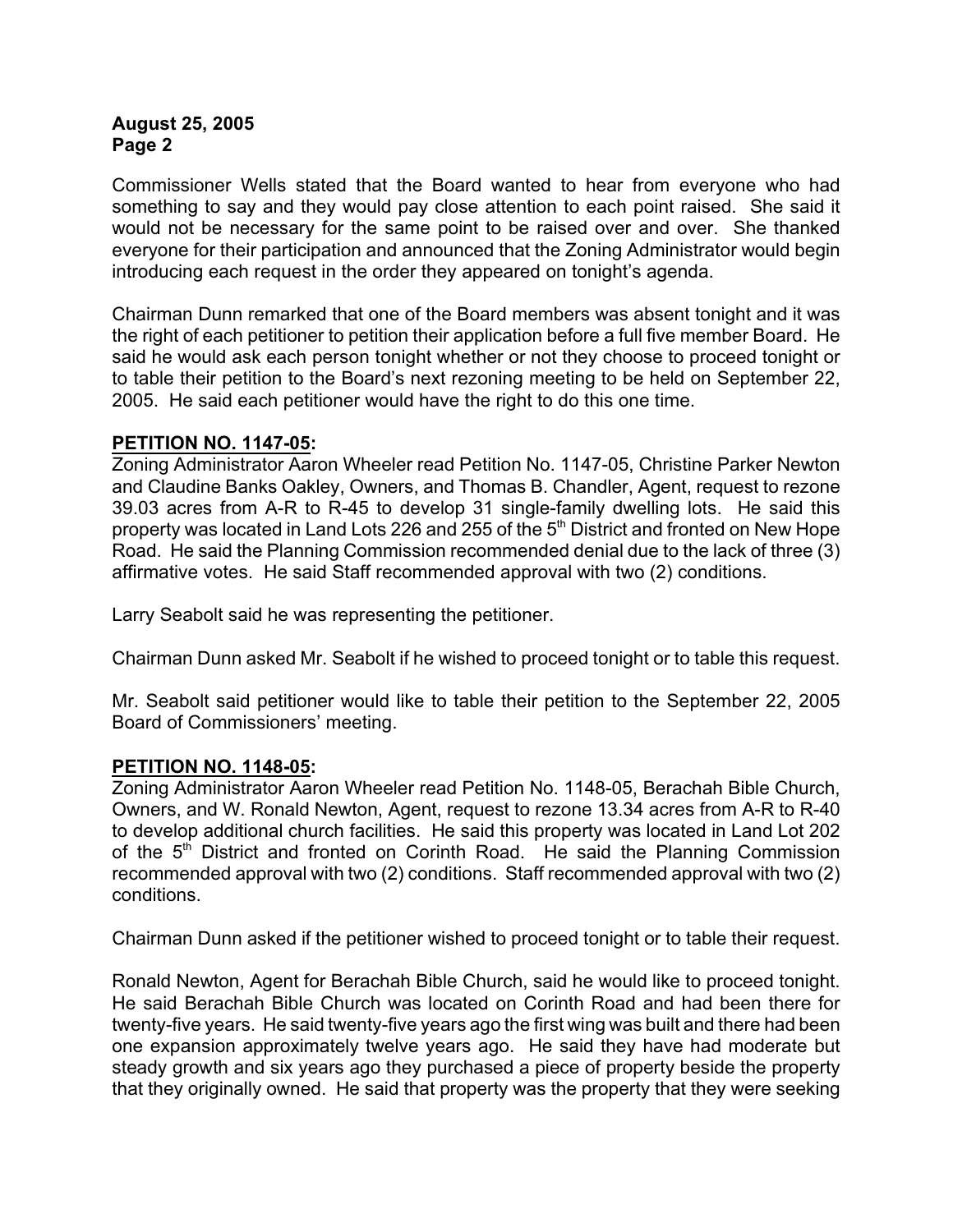to rezone. He said the reason they were seeking the rezoning was because now they needed an additional expansion program space. He said in order to do that they would have to expand to the side because they were building a new entrance. He stated the nature of the church was changing to the side and they needed parking and an entrance to welcome visitors in the front. He said they were encroaching just a little bit over into the other property. He said they needed to rezone the other property to match the current zoning of the first property.

Chairman Dunn asked if anyone wished to speak in favor of the rezoning request. Hearing none, he asked if anyone wished to speak in opposition to this request. Hearing none, he asked for the Board's pleasure in this request.

On motion made by Commissioner Frady, seconded by Commissioner Wells to approve Petition No. 1148-05 with two conditions. The motion carried 4-0. Commissioner VanLandingham was absent. A copy of the recommended conditions, Staff's Analysis and Investigation, identified as "Attachment No. 1", follow these minutes and are made an official part hereof. A copy of the Ordinance and Resolution granting Petition No. 1148-05, identified as "Attachment No. 2", follow these minutes and are made an official part hereof.

#### **PETITION NO. 1149-05:**

Zoning Administrator Aaron Wheeler read Petition No. 1149-05, Ann Hammond and Agnes Scott College, Inc., Owners, and Gadson H. Woodall, III, Agent, request to rezone 164.22 acres from A-R to C-S to develop a proposed subdivision consisting of 65 single-family dwelling lots. He said this property was located in Land Lots 223 and 224 of the  $13<sup>th</sup>$ District and fronted on Wagon Wheel Trail. He said the Planning Commission recommended denial due to the lack of three (3) affirmative votes. He said Staff recommended approval with four (4) conditions.

Chairman Dunn asked if the petitioner wished to proceed tonight or table their request.

Robert Harville with the firm of Lancaster Associates, a planning and engineering firm, said he represented the applicant Mr. Gadson Woodall, III and they wished to proceed tonight. He said they were proposing to rezone the subject property from A-R to C-S. He said the proposal was to allow for sixty-five lots on a total of 164.22 acres which would result in a density of .44 lots per acre. He said the minimum lot size would be one acre and they would preserve 46% of the land in conservation open space. He said the requested rezoning complied with the Comprehensive Plan. He remarked that the area was currently identified as low density residential which would allow for one lot per one to two acres. He said the Comprehensive Plan therefore allowed C-S (conservation subdivision). He said Staff's Analysis recommended approval for the property noting that this would not adversely affect the use or usability of any adjacent properties nor would this proposed use result in a burdensome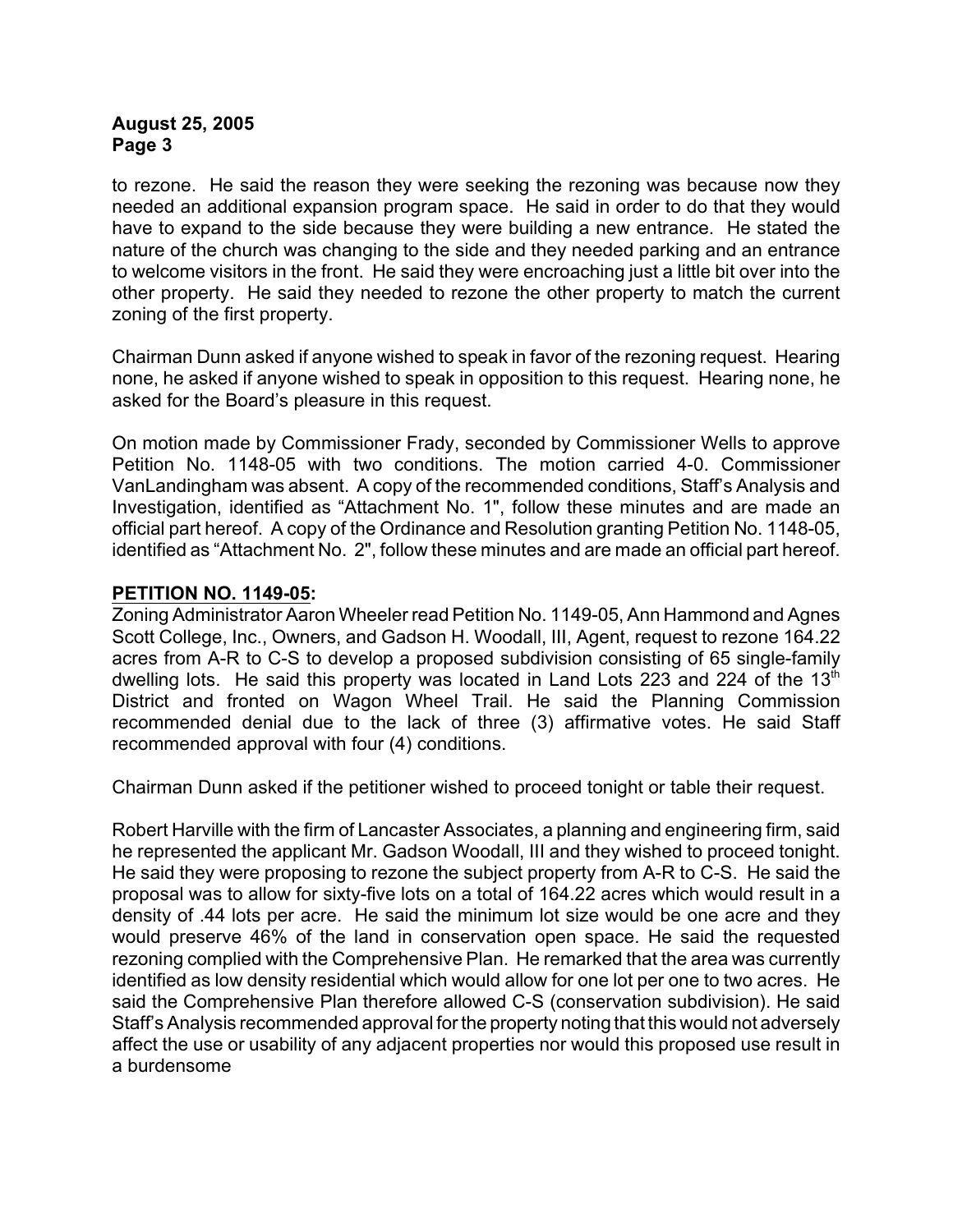use of roads, utilities or schools. He said the property was planned to preserve the best trees on the land. He said the front portion of the property was predominantly field and the development had been intensified in that area to allow preservation of the rear of the property to a larger percentage which was the location of the nicest trees on the property.

Mr. Harville said applicant had reviewed Staff's Conditions and respectfully requested that the Board approve the application to rezone the property to C-S with Staff's recommendations.

Chairman Dunn asked if anyone wished to speak in favor of this application. Hearing none, he asked if anyone wished to speak in opposition.

Willie Mitchell of Fairburn, Georgia said he lived in the Briarfield Subdivision and was the President of the Homeowners' Association. He said he had spoken at the last Planning Commission meeting and remarked that he was not opposed to progress and not 100% opposed to the building of the subdivision. He said he did have some concerns. He said the first concern was that he wanted to know what type of housing would be constructed on this tract. He questioned if these would be brick homes, three sides brick, hardy plank or what. He said he would also like to know the approximate cost of these homes. He stated the homes in Briarfield Subdivision were fairly upscale homes and the homeowners were certainly concerned with what was going to be built right next door.

Mr. Mitchell said he also had some concerns and would like to hear how the drainage issues would be addressed. He said there were a couple of lakes that they used for retention and runoff. He said he wanted to know how they were going to deal with the runoff from the subdivision behind Briarfield.

Rebecca Pell, 373 Westbridge Road, Fayetteville said she and her husband had moved here twenty-five years ago with the idea of enjoying the pasture land. She said along with Mr. Mitchell she also had some concerns. She said the proposed conditions really had not been expressed tonight by the developer. She said she was not sure if everyone was aware of what those conditions were and she was not either. She said there were four proposed conditions. She said when this proposal was presented two weeks ago at the Planning Commission there was a question as to whether or not what the developer was calling green space was really valid green space. She said that particular area was rock and this was the reason they could not build there. She said it sounded like a good proposal because these were just going to be two acre lots with the number of homes that would be built there. She said, however, it had come to fruition that they would not be able to build on some of the areas so most of the lots were going to be one acre.

Mrs. Pell said her concerns were for the traffic flow. She said they live just a little bit West on Westbridge Road from this entrance onto Westbridge off of Wagon Wheel. She said all three of their children had graduated from Sandy Creek High School in years past. She said with this development, the traffic would certainly increase coming from Westbridge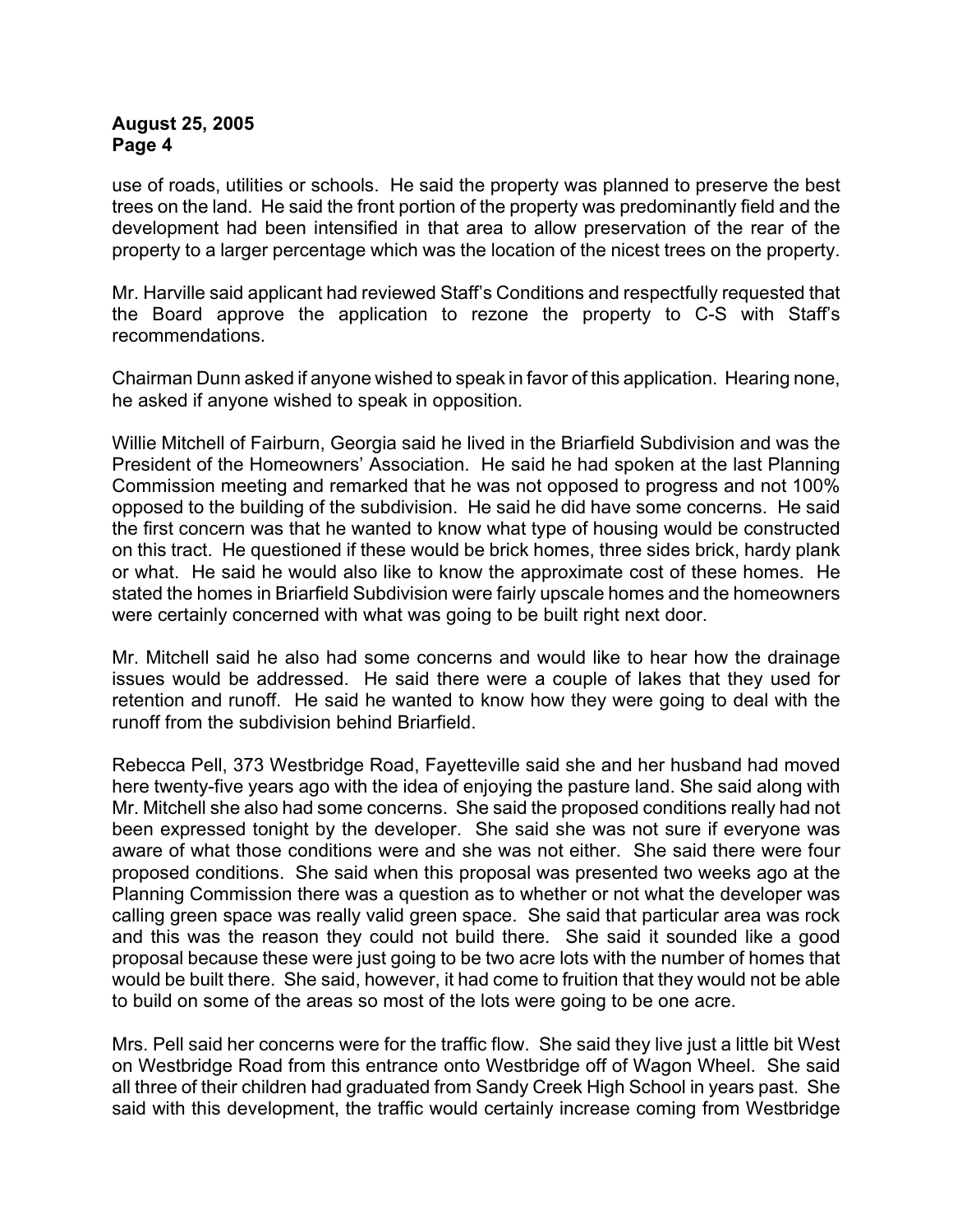Road going on S.R. 92 South where there was just a stop sign. She said there was a traffic light a little bit further North on S.R. 92 by Rivers Road, however, with the increased drivers it would be a real difficulty. She said there had already been some accidents there and this was the reason for the traffic light at Rivers Road and S.R. 92. She said there had been some high schoolers die at that intersection. She said Wagon Wheel Trail was currently a dirt road and the developer had stated that they would turn the road over to the county to maintain once they had paved to the entrance. She said she was sure that most of the traffic would come down onto Westbridge Road which was already a pretty high traffic area. She said there was Westbridge Subdivision and Westbridge Acres that also enter onto Westbridge Road.

Mrs. Pell asked for the Board's consideration to take these issues into consideration. She remarked that in the past most of the homes that did have their driveway coming out onto Westbridge Road must be five acre plots. She said the majority of homes on Wagon Wheel Trail were over five acres. She said this proposed development would certainly cause an additional amount of traffic. She asked that the Board just consider if they lived in that area what they would want.

Chairman Dunn asked if anyone else wished to speak in opposition. Hearing none, he asked the petitioner if he had any rebuttal comments.

Mr. Harville said he very much appreciated the comments of the homeowners from the surrounding area and he would be glad to clarify those issues. He said the homes would be four sided finished. He stated there would be a variety of architectural styles with a mixture of brick, stone, hardy plank and various forms of siding. He said they did not propose to just finish the front portion of the home and have the sides and backs in a lesser material. He said the finish would be consistent to all four sides and matching the architectural style of the front facade of the homes.

Mr. Harville commented on the cost of the homes and remarked they would probably be \$350,000 and up into the range of \$500,000. He commented on detention and runoff. He said the proposal had been reviewed by staff and with their input had identified two primary detention areas where the site primarily ran off to. He said if applicant gets a favorable ruling tonight and the project goes back for development for plan preparation, they would meet with Staff and go through a normal plan process where they would have to satisfy that they were meeting all of the County ordinances with regard to runoff, retention, erosion control and sedimentation. He said they planned on doing an exemplary job there.

Mr. Harville said he would be glad to read the four conditions. He said Staff's conditions were as follows: (1) he said applicant would donate thirty feet of right-of-way from the centerline of Wagon Wheel Road. He said currently Wagon Wheel Road did not have a dedicated right-of-way. He said Staff had asked that they dedicate sufficient land from the center line which was the property line currently to the development side of the road so that the road could have a proper right-of-way. He said applicant agreed to that condition. He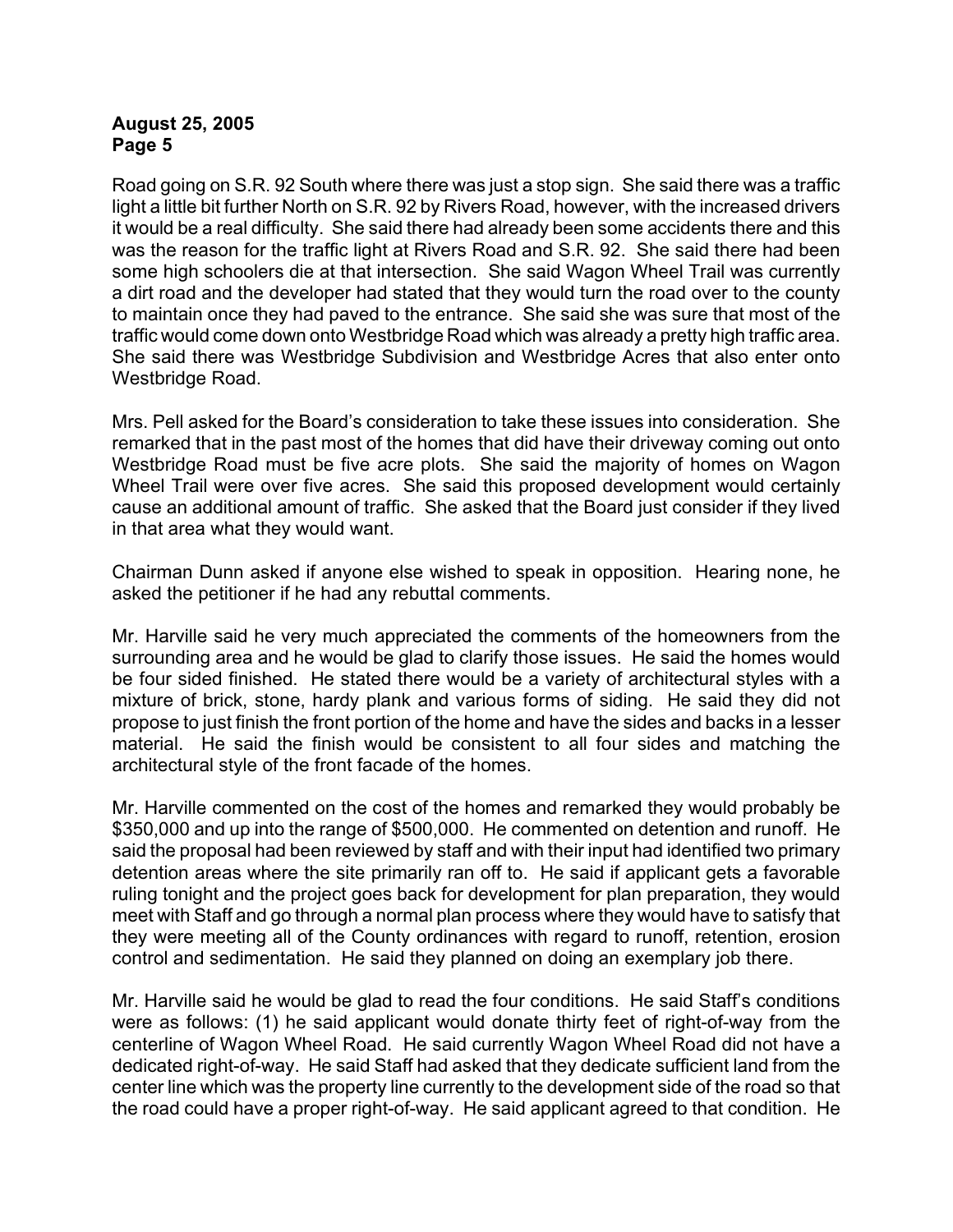said (2) that no lot shall have immediate access to Wagon Wheel Road. He said nobody's driveway should front Wagon Wheel which would help alleviate concerns regarding a lot of driveway cuts and additional traffic conflicts on Wagon Wheel Road. He said they would limit their access points to the subdivision entrances as illustrated on the drawing. He commented on condition (3). He said during the preliminary plat phase, the cemetery that exists on the Eastern boundary of the property should be delineated by its own legal description and deeded to the homeowners association. He said it shall be enclosed with a four foot high fence around the entire perimeter and have a public access way linking it to Wagon Wheel Road. He said the extent of the cemetery would be further researched archeologically and would define the area properly. He remarked on condition (4). He said the applicant shall be required to pave Wagon Wheel Road to the first entrance of the subdivision. He said the intent was to bring that to a County road standard and it would be paved to County standards and therefore turned over to the County at that point and maintained by the County. He said that would provide for a proper road entrance into the subdivision which would also benefit the other citizens living further down Wagon Wheel Road.

Mr. Harville commented on the issue of rock on the property. He said they respectfully disagreed with this comment. He said the property was imminently developable. He said there was some rock on the property as there was in every part of the County. He said they had not done a rock assessment that identified the areas that they had set aside for green space on the plan as being undevelopable. He said the rear portion of the property where there was a large body of green space was some of the most developable land on the property. He said it was blessed with large trees and would make wonderful lots. He said they felt in the spirit of conservation subdivision ordinance that the land might be better preserved as community open space to save those trees. He said he would be glad to respond to any other questions that there might be.

Commissioner Pfeifer asked for clarification on several issues. He said having read the materials that the Board was given and now in looking at the map, he said he had gotten confused when the amenities area was discussed as being on a map or not being on a map. He also questioned the cell tower issue and if it was going to be on the property or not be on the property.

Mr. Harville pointed on the map to the amenities area. He said this area was comprised of four tennis courts, swimming pool, a club house and a parking lot. He pointed on the map to the location of the cell tower.

Commissioner Pfeifer asked if the cell tower would remain there.

Mr. Harville responded that the applicant did not wish to renew the lease on the cell tower when it was up for renewal. He said the applicant must honor the conditions of the current lease but his intention was not to renew the lease which would allow it to be removed at that point. He said because the tower was there now, the applicant had set it aside an area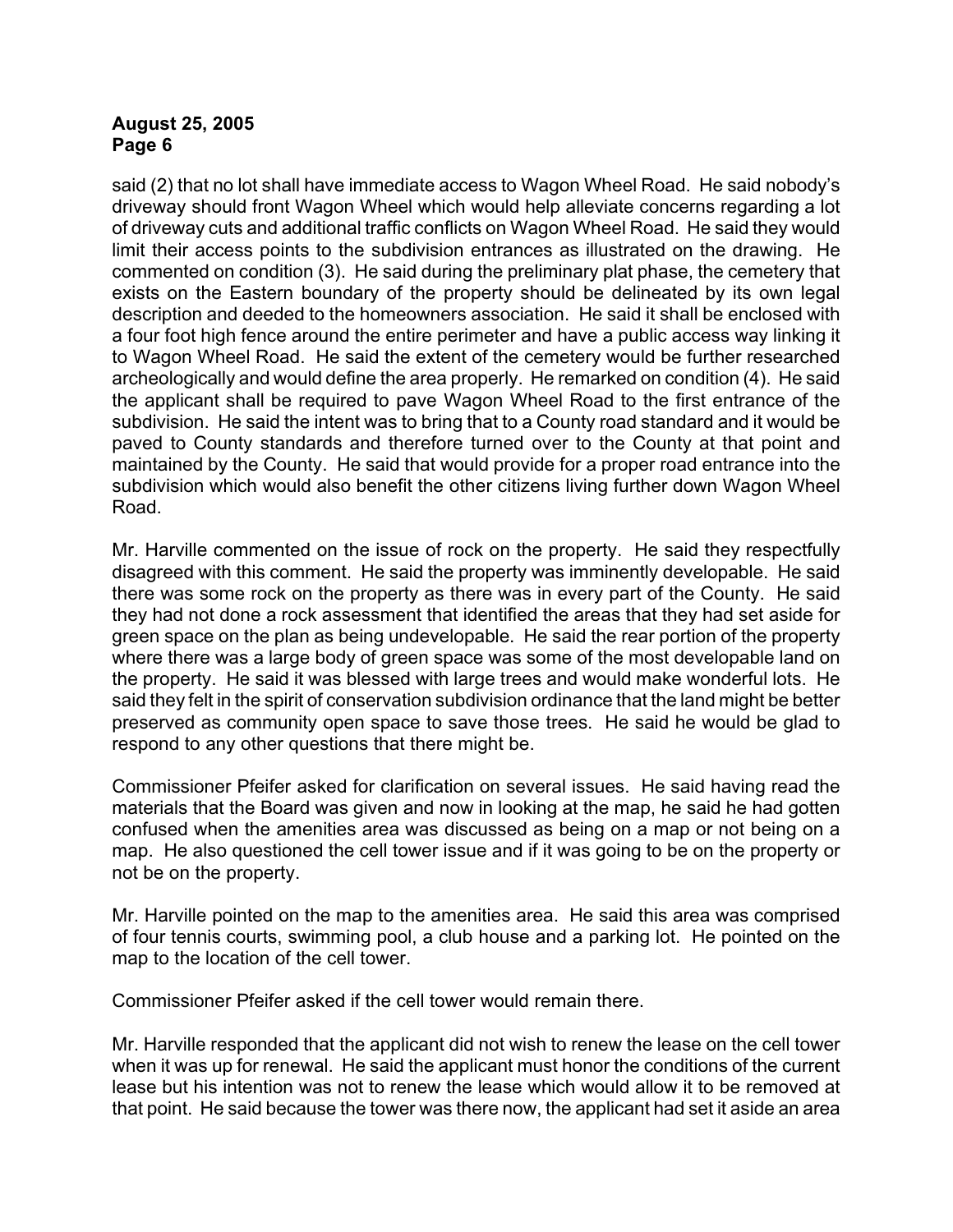for the cell tower on its own lot which complied with legal requirements. He said the area shown on the map in orange corresponds to more than what was regarded as the fall zone of the tower. He said the height of the tower was used and then applied horizontally from the base in case there was a catastrophic failure of the tower, no one would be endangered. He said this was the reason that specific area was set aside.

Commissioner Wells asked what kind of commitment would the Board have once the lease was up that the tower would actually be removed.

Mr. Harville said as he understood the lease, when the lease expired should the owner choose not to renew the lease, then the cell company was obligated to remove the tower.

Commissioner Wells asked what the usage of that area would be once the tower was removed.

Mr. Harville responded that the property would revert to open space.

Chairman Dunn said the Board would like to see the tower removed if the lease was not renewed but remarked that nothing could be built on that area.

Mr. Harville said that would not be a problem. He said that area would just be added to the open space of the community.

Commissioner Wells asked for the name of the cell tower company.

Chairman Dunn asked if the County had a position on this tower.

Attorney McNally replied that this was not part of the rezoning and was completely taken out.

Mr. Harville replied that the name of the cell tower company was American Cell Towers of Delaware.

Commissioner Wells said the Board understood that but it was something close enough to impact the neighborhood if it should go into disarray and become an attractive nuisance. She said this was the reason she was concerned about this.

Mr. Harville said he believed there were provisions to ensure that it would not occur.

Attorney McNally said he believed the applicant had agreed to add a condition in which the tower property would revert to open space.

Commissioner Wells said this would mean that there were five conditions.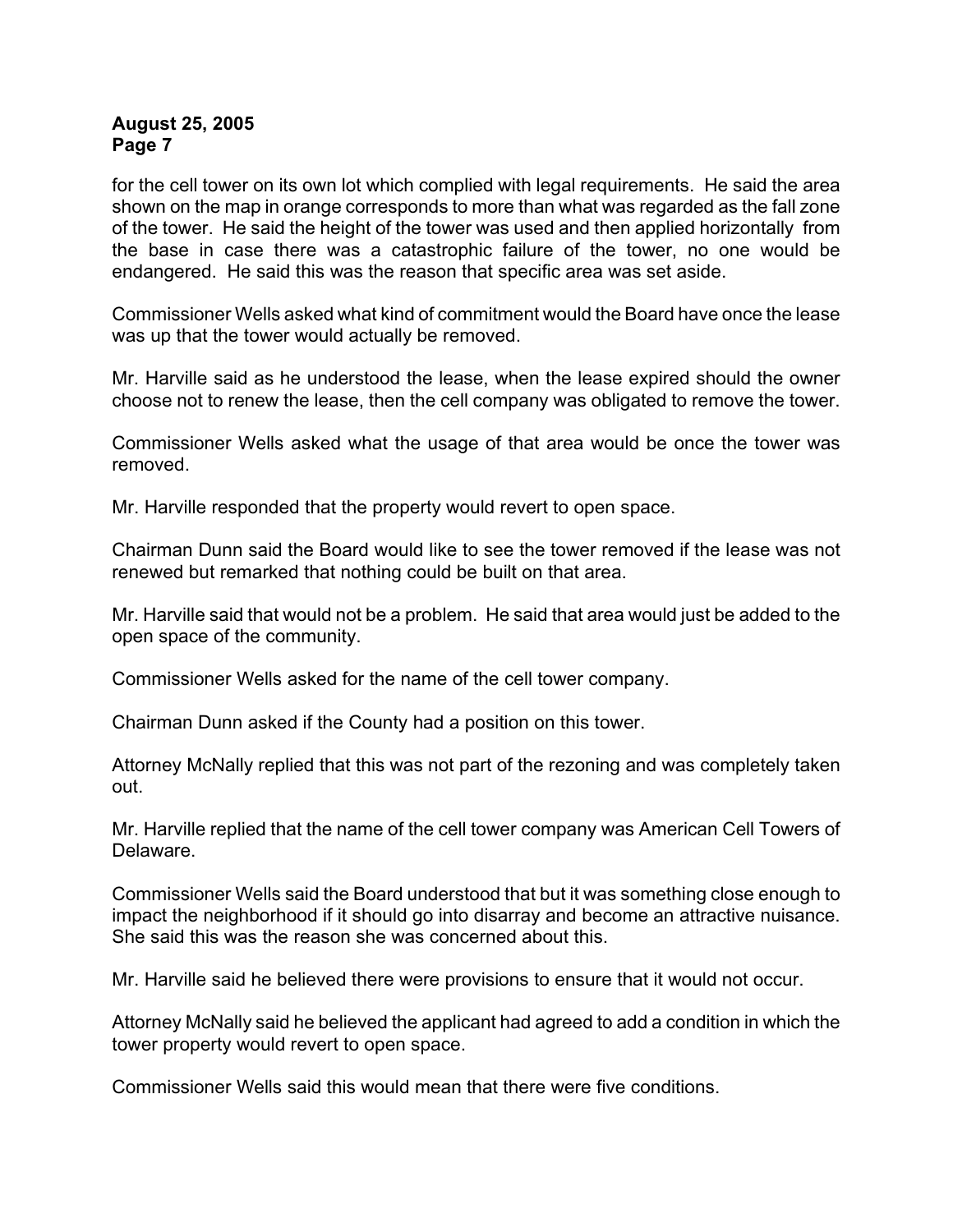Mr. Harville said applicant would agree to that as well.

Commissioner Frady said he felt Staff had made the correct recommendation on this piece of property and it was only going to be .44 yield per acre homes on this property which would not impact the schools or the traffic compared to what it could be.

On motion made by Commissioner Frady, seconded by Commissioner Wells to approve Petition No. 1149-05 with five conditions, discussion followed.

Chairman Dunn said he wished he had spoken before Commissioner Frady made his motion. He asked if the owner was willing to make a self-imposed condition that the minimum house size on this property would be 2,500 square feet.

Mr. Harville replied yes they would agree to that as well.

Chairman Dunn said that would allay the fears of people in Briarfield Subdivision. He said if there was a self-imposed condition included, then he would ask Commissioner Frady and Commissioner Wells to amend their motion so that this self-imposed condition would become a requirement just like the other five conditions.

Mr. Harville said he had consulted with the owner and they were agreeable to these six conditions.

Commissioner Frady said he would amend his motion to reflect the six conditions be included.

Mr. Harville said he was glad the issue of the 2,500 square feet minimum house size had been brought up. He said he had intended on including that condition in the presentation.

Chairman Dunn said now the motion was to approve the C-S zoning with six conditions.

Commissioner Pfeifer said he had supported most if not all of the C-S zoning requests that come before the Board and this one fit his criteria in that it did not impact the area negatively. He said it was not visible from the road and it also preserved the character of the neighborhood.

Chairman Dunn said he had been on this property and commented that there was a lot of rock. He said that fact would not affect the zoning that was being discussed tonight. He said if any of the 65 lots turned out to be not buildable because of something, then they could not be built on. He said the developer would not get additional lots somewhere else.

Mr. Harville said they also agreed with this.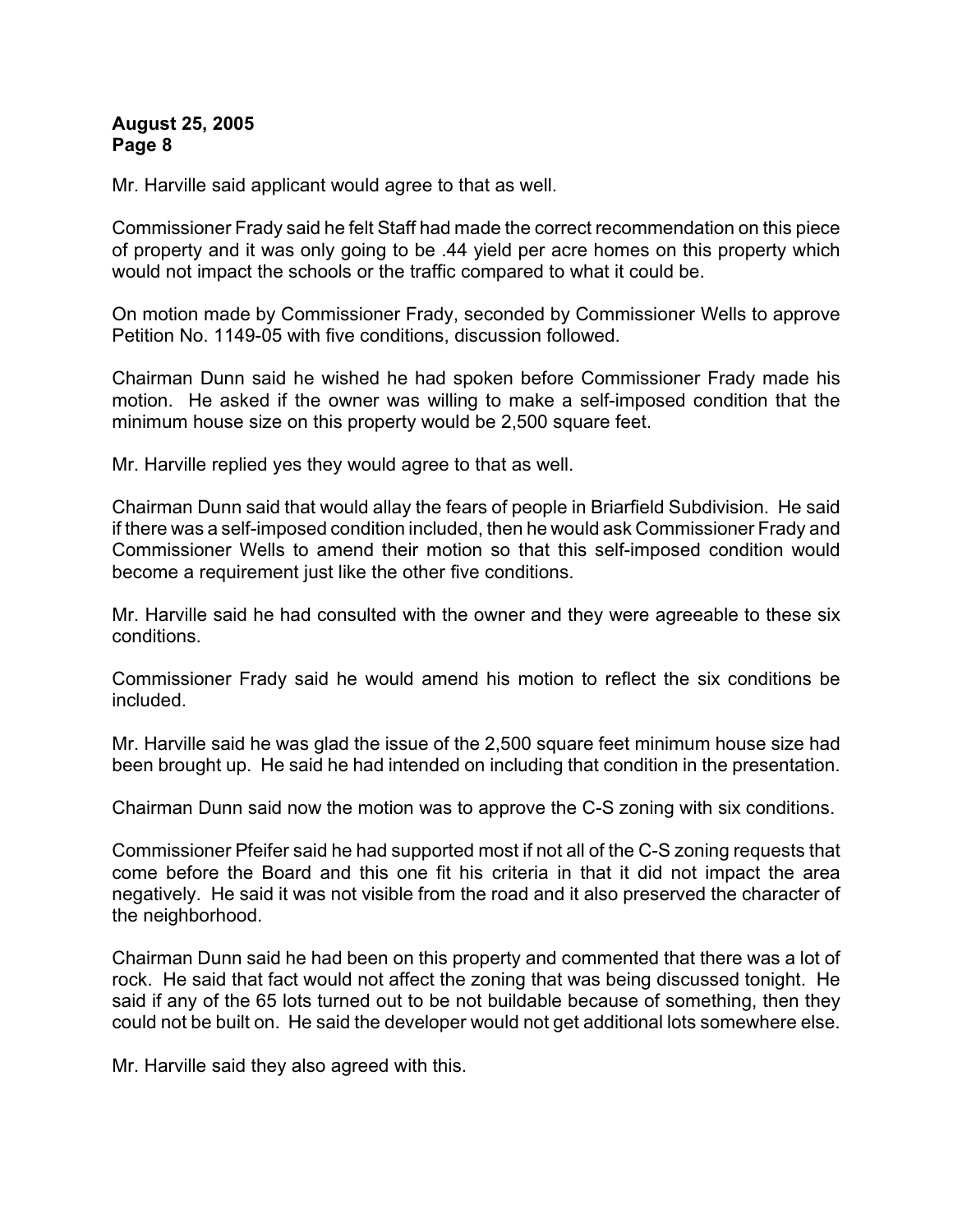On motion made by Commissioner Frady, seconded by Commissioner Wells to approve Petition No. 1149-05 with six conditions. The motion carried 4-0. Commissioner VanLandingham was absent. A copy of the recommended conditions, Staff's Analysis and Investigation, identified as "Attachment No. 3", follows these minutes and are made an official part hereof. A copy of the Ordinance and Resolution granting Petition No. 1149-05, identified as "Attachment No. 4", follow these minutes and are made an official part hereof.

# **PETITION NO. 1150-05:**

Zoning Administrator Aaron Wheeler read Petition No. 1150-05, Ussiel Hernandez, Owner/Agent, request to rezone 7.50 acres from R-20 to A-R to allow agriculturalresidential uses. He said this property was located in Land Lot 195 of the  $5<sup>th</sup>$  District and fronted on S.R. 92 North. He said the Planning Commission recommended denial due to the lack of three (3) affirmative votes. He said Staff recommended denial.

Ussiel Hernandez, 889 Highway 92, Fayetteville said he had brought an interpreter tonight in case he needed assistance with translation. He said he was attempting to rezone two parcels. He said one parcel consisted of 4 acres and the other parcel consisted of 3.5 acres for a total of 7.5 acres. He said both of these parcels were currently zoned R-20. He said he would like to have the parcels rezoned to A-R for the purpose of keeping his children's pet goats. He said his children have had their pet goats for the past five years and love them dearly. He remarked that it was also interesting to learn that Peachtree City was considering obtaining goats to maintain and control kudzu. He said this had been mentioned several weeks ago in The Citizen Newspaper.

Mr. Hernandez said at the last meeting it was stated that the technical committee said that A-R was in compliance with the County's Land Use Plan. He said the subject property was buffered from the East and the West and nobody lives on the Northern portion. He said the owner of the property on the Southern portion was happy to have his pet goats remain. He said he would like to present a letter to the Board from his neighbor to the South of the property confirming his support. A copy of the letter, identified as "Attachment No. 5", follows these minutes and is made an official part hereof.

Mr. Hernandez further remarked that he would like to elaborate on the layout of his property but first he would like to comment on a condition that he would agree to pursuant to the Board approving his property as A-R. He said he would agree to a single access to S.R. 92. He said R-20 zoning was a minimum of one acre with a 1,200 foot residence with no livestock allowed. He said A-R zoning was a minimum of five acres with a 1,200 square feet residence and livestock was allowed. He said one of his existing properties of four acres was zoned R-20 and the other was 3.5 acres for a total of 7.5 acres. He said if he could join his two properties and change the zoning to A-R he could save his children's pets. He said he knows that zoning laws protect the citizens but in his case his property was not immediately surrounded by one acre lots subdivision. He said only the homes across S.R. 92 were one to two acres but they were buffered by the highway. He remarked that the tract of land immediately to the North was R-20 but it was six acres and it was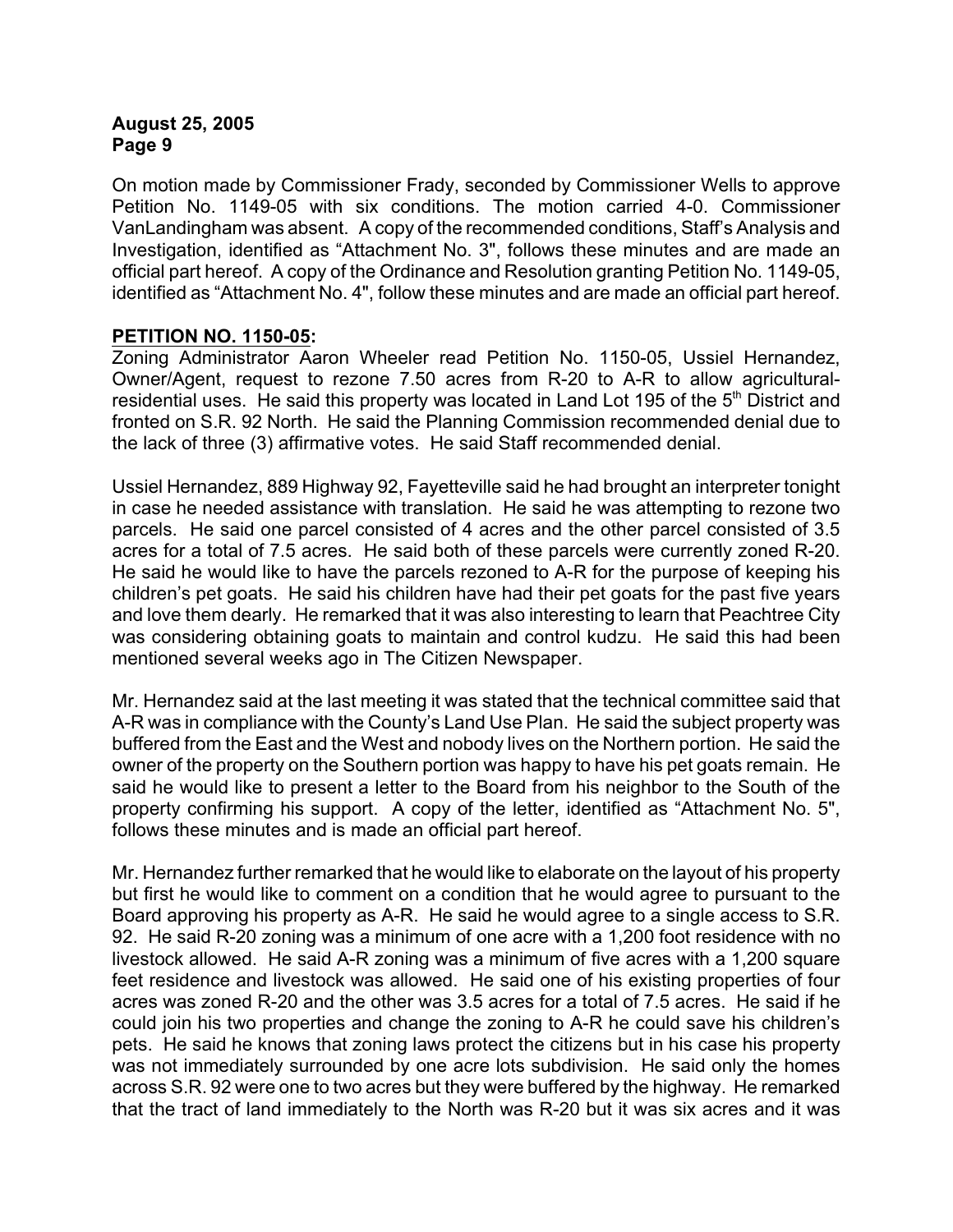vacant. He said the tract of land immediately to the South was 4.9 acres zoned R-20 for which he had already presented the Board with a letter of support. He said originally his property was uniquely buffered from surrounding lots in a manner that was not similar to most R-20 properties. He said to the East behind his home there was a 270 foot power line easement that separated his property from the home behind him. He said this was almost the length of a football field. He said S.R. 92 was in front of his home and the right-of-way in front was approximately 90 to 100 feet wide. He said the cars and trucks on the highway make a lot more noise than the goats.

Mr. Hernandez said he loved being part of this community and he thanked the Board for this opportunity to address the Board and qualify his petition.

Commissioner Wells asked Mr. Hernandez how many goats he had.

Mr. Hernandez replied 30 goats including the little ones.

Chairman Dunn asked if anyone wished to speak in favor of this petition.

Chairman Dunn said he would like to point out that Mr. Hernandez's next door neighbors have no objection to this rezoning request.

Walter Ivey said he used to live near Mr. Hernandez and had lived in Fayette County since 1960. He said the Zoning Department had recommended denial and he felt this gentleman needed his goats there. He asked for the Board's consideration to allow Mr. Hernandez to have these goats on 7.5 acres of land. He said there were approximately a dozen or so goats behind his home and he never hears them.

Scott Gilbert said he would be honored to have Mr. Hernandez as a neighbor but he would love for him to be able to keep his goats. He asked for the Board's consideration to approve Mr. Hernandez's request.

Rebecca Pell, 373 Westbridge Road, Fayette County said they also had goats on their five acres of A-R property. She said as an educational project to show their children the naturalness of life and death cycle and reproduction. She said a goat makes less noise than any dog or cat. She said there were many wonderful byproducts and it was a wonderful use of the fertilization. She said they used the milk from the goats and the meat could also be utilized. She asked for the Board's consideration to approve Mr. Hernandez's request. She felt Mr. Hernandez had a wonderful buffer behind him especially with the power lines behind him. She felt Fayette County was losing the livestock here and this would be a wonderful representation on S.R. 92.

Ann Daniel, McBride Road, Fayetteville said her neighbors have raised cows on their property and how they have goats. She said she was from the city and just loved the goats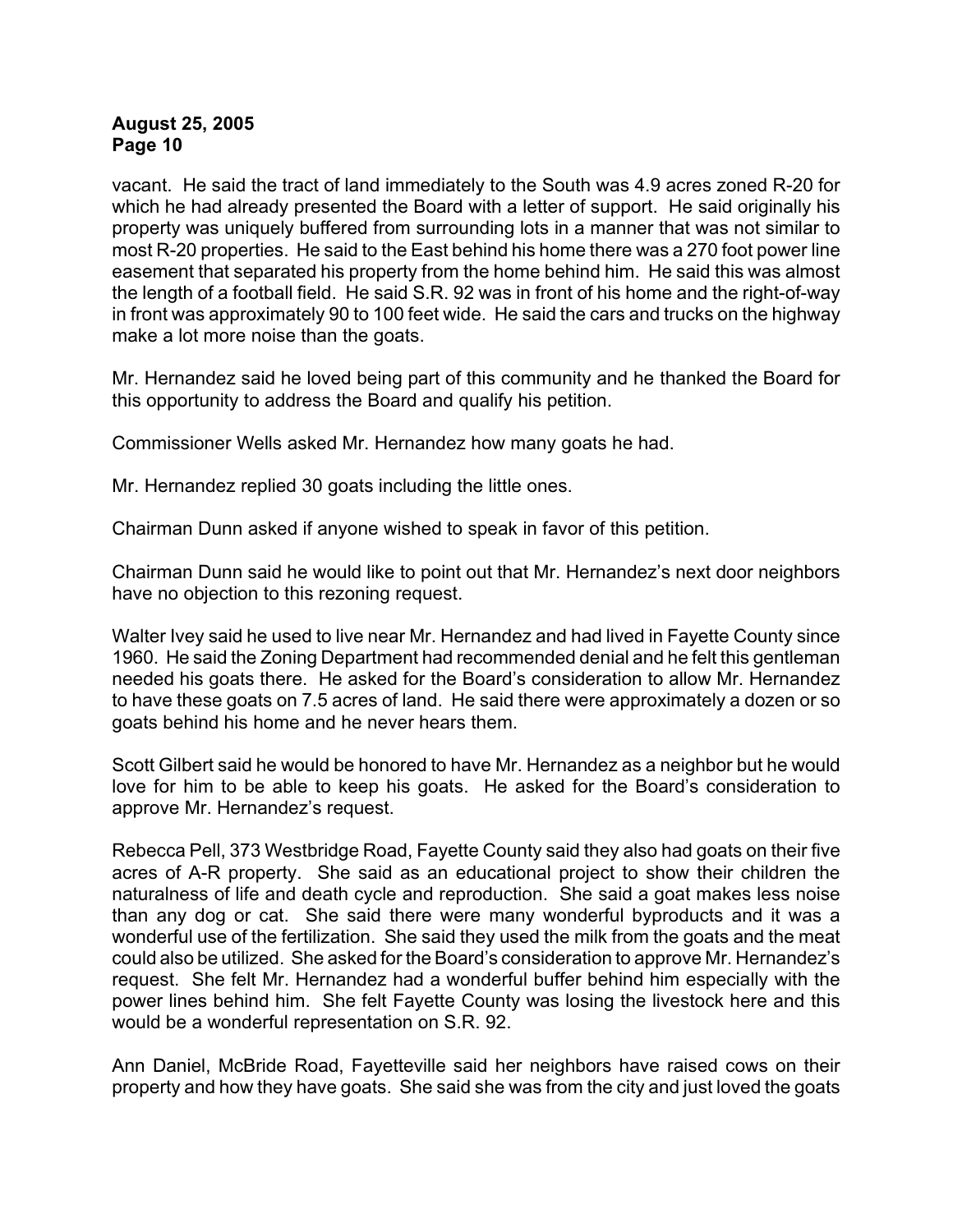so much. She said she would like for the Board to approve this request so that Mr. Hernandez could keep his goats.

David Wilson, 754 McBride Road, Fayetteville said he travels up and down S.R. 92 every day. He said one of the things that he and his wife had liked about coming home here because coming down S.R. 92 was so different from anywhere else. He said he sees the ponds, trees and goats every day. He said he had seen Mr. Hernandez's children playing with them. He said they were really in an isolated space and the goats were just fine with him. He said he had never seen one run across the road or anything like that. He said he felt Mr. Hernandez should also be allowed to keep them.

Chairman Dunn asked if anyone else wished to speak in favor of this request. Hearing none, he asked if anyone wished to speak in opposition. Hearing none, he asked for the Board's pleasure in this matter.

On motion made by Commissioner Wells, seconded by Chairman Dunn to deny Petition No. 1150-05, discussion followed.

Commissioner Wells said Mr. Hernandez had done a wonderful job of speaking tonight. She commended him for doing such a great job. She said her heart goes out to Mr. Hernandez. She said she found it very interesting that there was such an overwhelming show of support for this issue. She said the Board could easily get carried away with wanting to do something that felt good but in the long run might not be advantageous if the circumstances were examined. She said this area was zoned R-20 for one acre lots for residential. He said Mr. Hernandez's piece of property was unique and was currently an island. She said many times many citizens have asked the Board not to allow a developer to come into an A-R area and say that he wanted to take the center out of a tract of land and build a subdivision. She said the Board had steadfastly said that this would be spot zoning and had steadfastly said that was not the way that the Board wanted to develop the community. She said this rezoning request was spot zoning in reverse. She said this would take a small space and change its zoning to be contrary to everything else that was around it. She said she would love Mr. Hernandez to be able to keep pets for his children and the Board would be addressing the number of pets that someone could have later under the Public Hearing section of this agenda.

Commissioner Wells said when someone has thirty goats, then this would really be considered farming. She said this would be thirty goats and be in a residential subdivision. She asked when would the Board say to someone appearing before the Board that they wanted to have thirty dogs in a subdivision or have some other animal. She said if this was an A-R area and a developer came in and said they wanted to take this piece out and develop one acre lots, everyone would be opposed. She said that was the same principle as this request. She said it sounded like a very nice thing to do and she would really like to do it for Mr. Hernandez. She said if she did this for him, then the next time a developer came in with an adverse request of this nature, the Board would have already established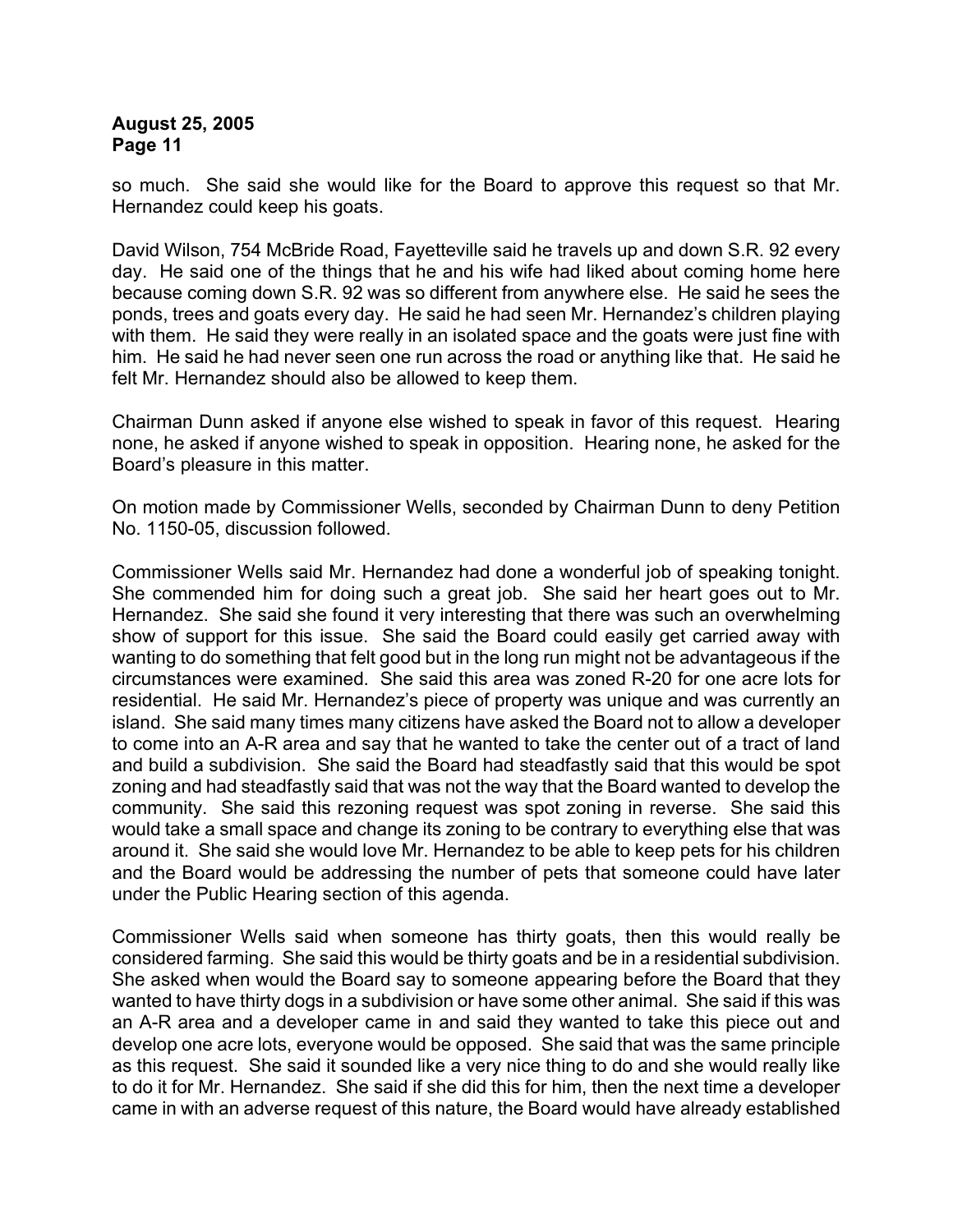a precedent and it would really make it very difficult for the Board to continue to develop Fayette County in a way that the citizens want it to be developed. She said unfortunately she had to say no to this request.

Commissioner Pfeifer said he also had some of the concerns that Commissioner Wells had when he was reading the information and one of the points that she raised and he felt was a very valid point was the fact that when someone comes in to make an issue of something did they move to the nuisance or did the nuisance move to them. He said this had been his concern with this property. He said he visited that area he saw that none of the property there was developed according to the current zoning. He said this property was isolated and he would be voting against the motion.

Chairman Dunn asked Mr. Hernandez how long he had lived there and had the thirty goats.

Mr. Hernandez replied approximately five years.

Chairman Dunn asked Mr. Hernandez why he was asking for this rezoning now.

Mr. Hernandez responded because he had a citation of the court saying that he had to remove the goats.

Chairman Dunn remarked that the citation was based on a complaint.

Mr. Hernandez said he was not sure.

Chairman Dunn said the goats were in an area where they were not allowed to be. He said everyone who spoke just a few moments ago and said they would support it and cited other citizens with goats and other animals were located in A-R zoned property where it was legal to do that. He said where Mr. Hernandez lives, it was illegal. He said it was obvious that Mr. Hernandez's immediate neighbors did not object to this rezoning but somebody had complained about the goats. He said Mr. Hernandez would not have received a citation if somebody had not complained. He said he agreed with Commissioner Wells and stated this would be spot zoning. He said this was when a piece of property was taken from the middle of a tract of land and something done to that property that should not be done. He said he could not support this request. He said it was not because he did not like goats or anything like that or that Mr. Hernandez had become a problem, but it was just that it was illegal to do it there.

Chairman Dunn said the other issue here was that Mr. Hernandez's neighbor had property that was zoned R-20. He said both of Mr. Hernandez's neighbors said that they had no problem with the goats as long as they were living there. He said when these neighbors moved or if they built more houses there it would be allowed because it was one acre zoning. He said the people surrounding Mr. Hernandez's property have larger lots and the property was currently zoned and legal to build one acre lots.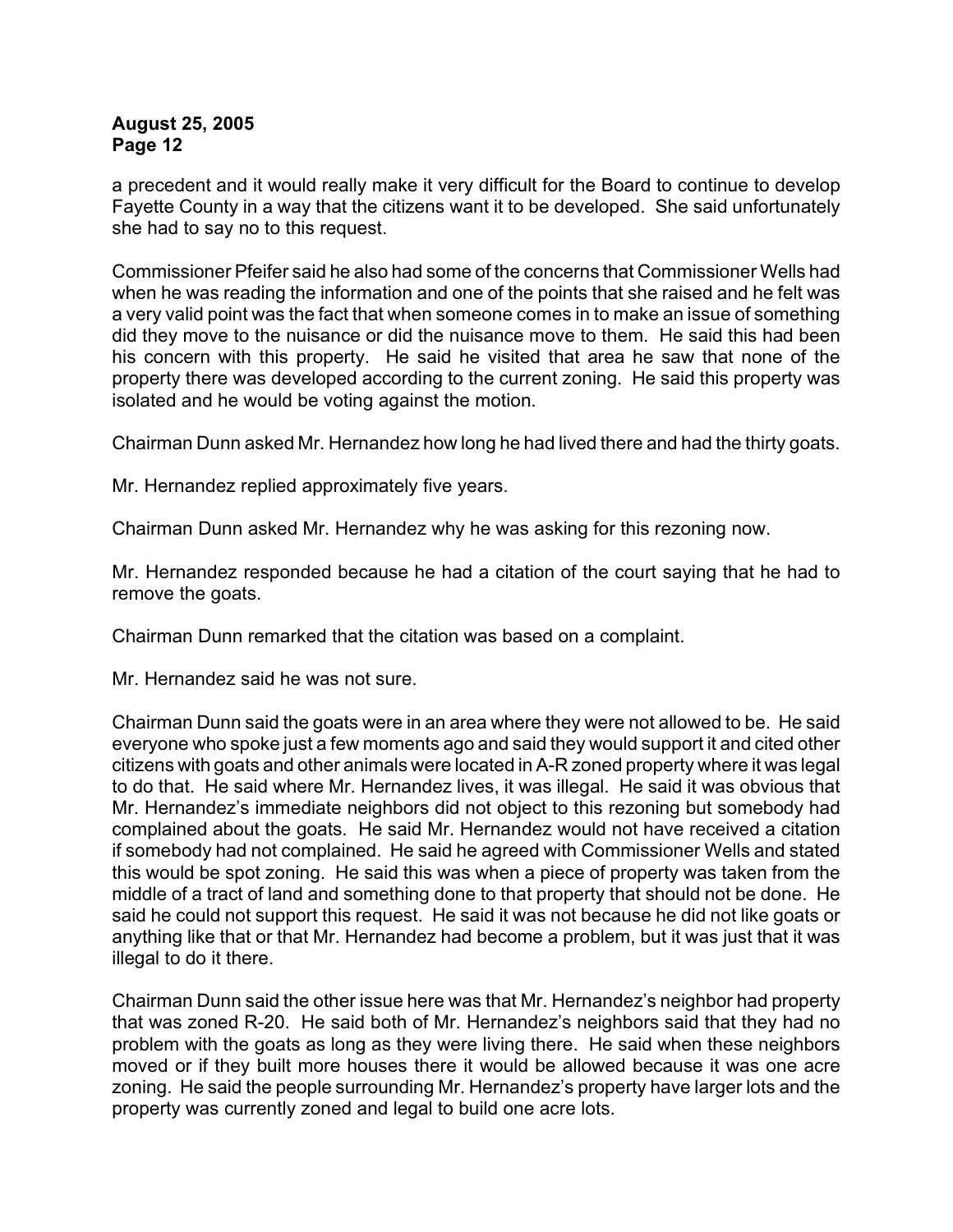Mr. Hernandez interjected that on the north side of his property there was a six acre parcel but he felt no one was building a home there because the property floods. He said he had walked on that area before and it was very wet.

Chairman Dunn said the owner of the property might have a reason for not building there but they had the right to try. He said the property was zoned R-20 and all of the property surrounding Mr. Hernandez was one acre lots. He said he would like to be able to allow Mr. Hernandez to keep his goats, he just could not do that. He said he just could not vote in favor of this request even though he would like to.

Commissioner Frady said he wished the Board could do everything at these meetings that the Board would like to do. He said the Board had a responsibility to do the right thing and unfortunately the Commissioners could not vote with their hearts. He said his daughter in Florida has goats and he loved animals. He said he would love to see Mr. Hernandez keep the goats but this was just not the proper area to do this. He said it would not be the proper thing to do for the other residents in the County and he would not do it for anyone else. He said he just could not support this request as much as he would like to.

Chairman Dunn called for the vote.

The motion carried 3-1 with Commissioner Pfeifer voting in opposition and Commissioner VanLandingham was absent. A copy of the Ordinance and Resolution denying Petition No. 1150-05, identified as "Attachment No. 6", follow these minutes and are made an official part hereof.

#### **PETITION NO. 1151-05:**

Zoning Administrator Aaron Wheeler Consideration of Petition No. 1151-05, 54 West, LLC, Owner, and Grover and Corlew, Agent, request to rezone 16.66 acres from A-R to O-I to develop a Professional Office Park. He said this property was located in Land Lot 8 of the  $7<sup>th</sup>$  District and fronted on S.R. 54 West. He said the Planning Commission recommended to table the subject petition until September 1, 2005.

Chairman Dunn announced that this petition would be heard by the Board of Commissioners at its September 22, 2005 meeting.

#### **PETITION NO. 1152-05:**

Zoning Administrator Aaron Wheeler read Petition No. 1152-05, Humber Construction, LLC, Owner, and Brad Humber, Agent, request to rezone 80.44 acres from A-R to C-S to develop a proposed subdivision consisting of 32 single-family dwelling lots. He said this property was located in Land Lots 229 and 252 of the 4<sup>th</sup> District and fronted on McBride Road. He said the Planning Commission recommended denial due to the lack of three (3) affirmative votes and Staff recommended approval with two (2) conditions.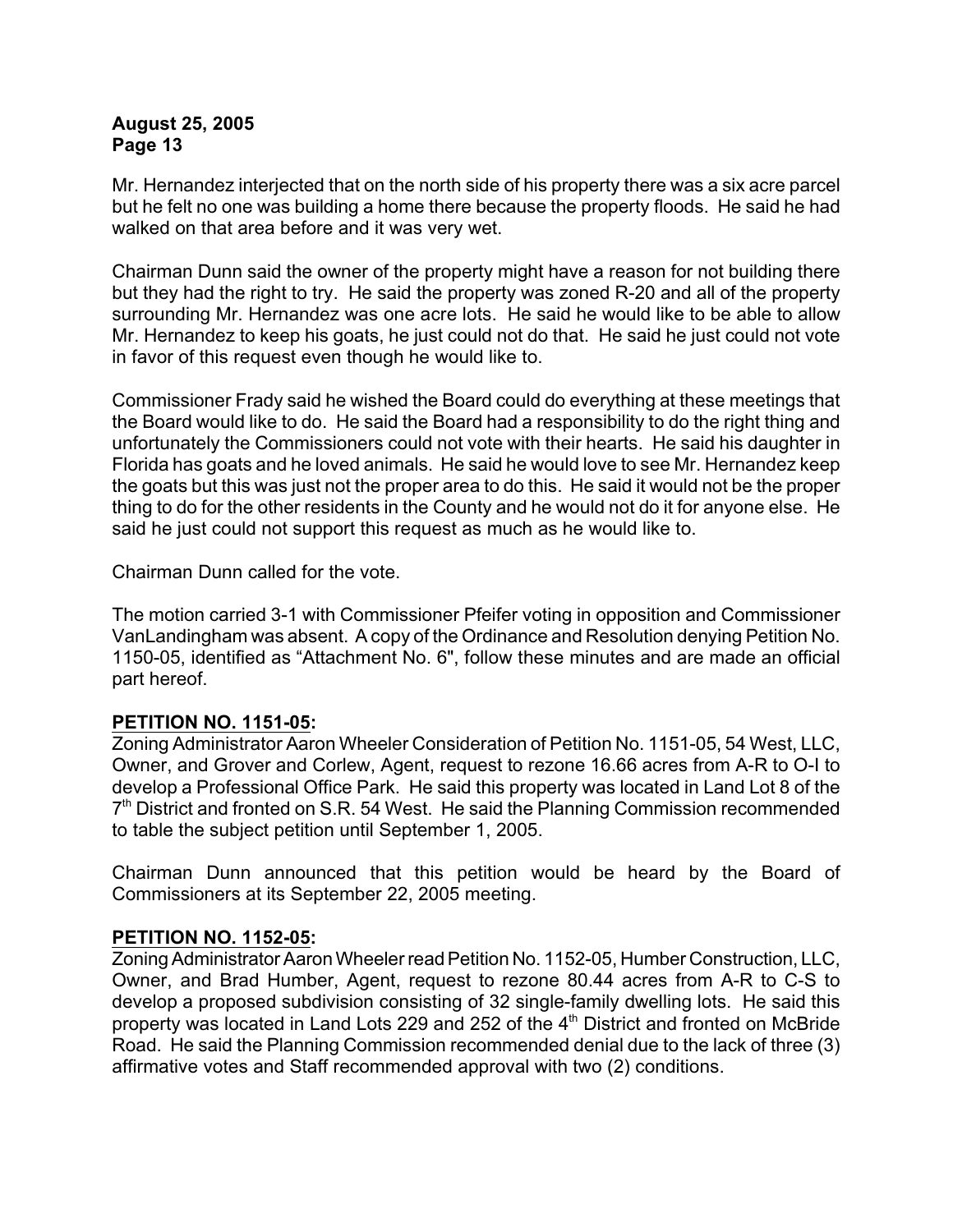Petitioner requested this item be tabled to the September 22, 2005 Board of Commissioners' meeting.

#### **ORDINANCE NO. 2005-20 - AMENDMENTS TO THE FAYETTE COUNTY ZONING ORDINANCE REGARDING ARTICLE III. DEFINITIONS, SECTION 3-60. KENNEL (AMEND), SECTION 3-62, LIVESTOCK (AMEND), SECTION 3-6. ANIMAL (ADD IN ITS ENTIRETY), SECTION 3-7, ANIMAL, EXOTIC (ADD IN ITS ENTIRETY), AND RENUMBER ARTICLE III, AS REQUIRED:**

Zoning Administrator Aaron Wheeler remarked that Staff had undertaken the process of reviewing the current ordinance which only allowed a person to own three animals before being considered a kennel. He said currently the ordinance addressed animals in two ways. He said first was the definition of kennel which was what actually limited the number of animals to three before being considered a commercial kennel. He said the second was in the definition of livestock. He said as part of Staff's review process they had worked very closely with Animal Control in looking at the number of animals that were currently allowed which was three. He said they had reached the conclusion that while three dogs was an appropriate number, that three animals was slightly restrictive and Staff was proposing that this number be increased to four. He said Staff was also proposing that the definition of exotic animal be added in its entirety to the ordinance. He said they were reworking and amending the definition of kennel to fall in line with a new definition of animal which was added in its entirety to the ordinance. He said they were also strengthening the definition of livestock. He said the Planning Commission recommended approval 3-0.

Chairman Dunn said the purpose of this discussion regarded the definition of animal as defined in the regulation and currently this was a domestic dog or a domestic cat.

Commissioner Frady asked for the definition of exotic animal.

Mr. Wheeler responded that in the review of this it was determined that something of this nature be included in case Animal Control or the Marshals Office come across somebody who was raising or keeping an animal of an exotic nature as defined by the Department of Natural Resources. He said therefore, Staff was proposing to add this definition. He said it would cite directly to D.N.R.'s definition so that if they had an update then the County's was automatically updated as well.

Chairman Dunn said the definition of livestock included goats and these were not considered domestic animals or pets.

Chairman Dunn asked if anyone wished to speak in favor or in opposition to this item.

Animal Control Director Miguel Abi-hassan said he was speaking in favor of this amendment. He said he was involved as a consultant for this purpose and was very happy to expand the amount of animals that Fayette County would allow. He said he himself was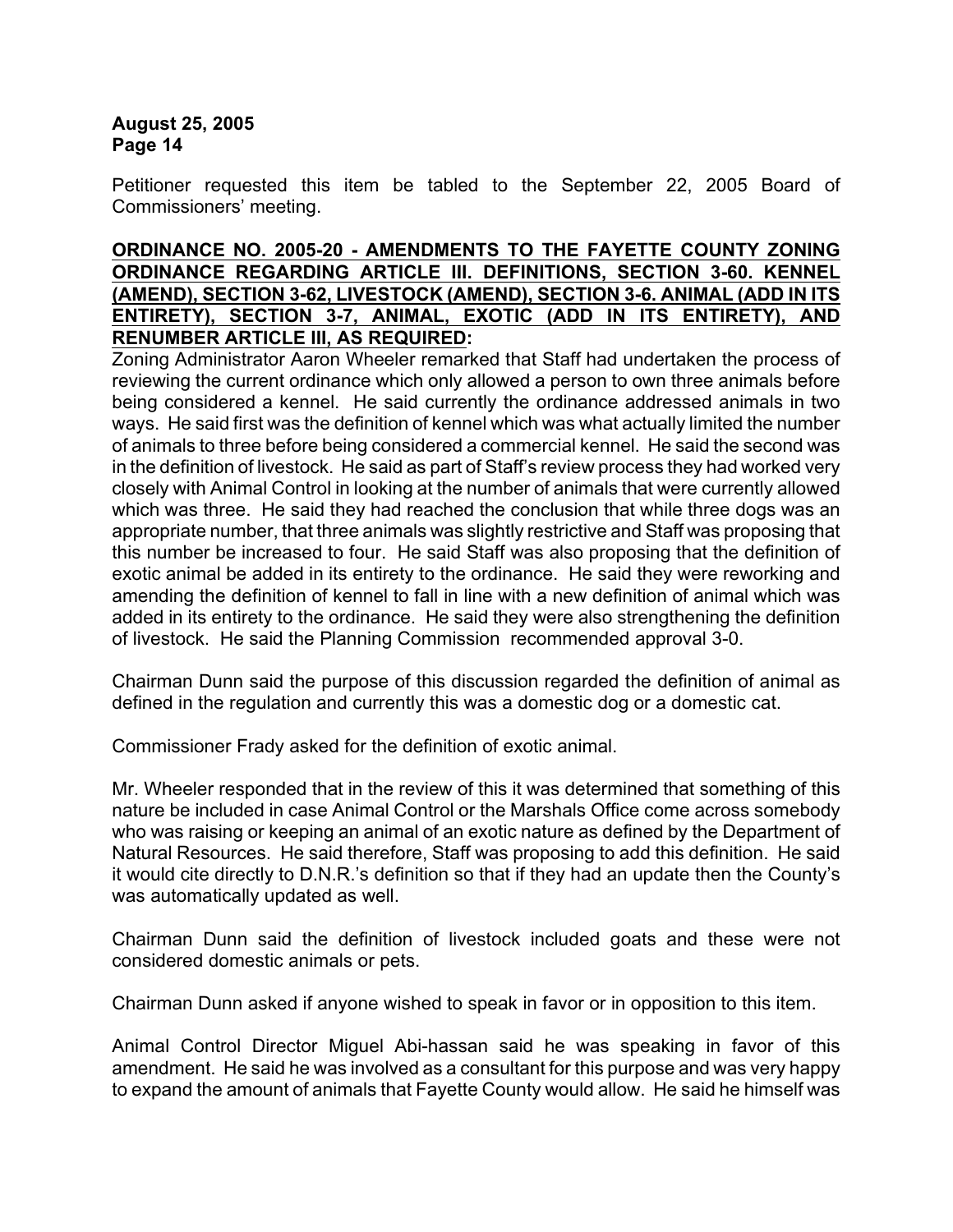an animal lover and would not work in animal control if he was not. He said he believed that in order to enforce the quality of living that was upheld for the citizens there must be a certain level of moderation. He said he believed the number of dogs allowed would open up to over population, pack mentality and also would affect the nuisance laws and ultimately the county's ability to enforce the ordinance. He said over population was one of the biggest problems that they face with a six to one ratio of stray animals to human beings.

Commissioner Wells asked if that applied to Fayette County and Mr. Abi-hassan replied yes.

Chairman Dunn asked for clarification of the remark that Mr. Abi-hassan had just made.

Mr. Abi-hassan said there were six stray animals to every one human being. He said he was referring to dogs and cats.

Chairman Dunn said that was an incredible statistic.

Mr. Abi-hassan said this would mean that for the birth of every human being there was the birth of six stray animals. He said another statistic was that a lot of strays did not live past six weeks.

Chairman Dunn asked why someone could have four cats but not be allowed to have four dogs.

Mr. Abi-hassan commented on pack mentality and the ancestry of dogs. He said they come from wolves. He said if there were three dogs in a house and the owner tried to train one of the dogs to sit, the other two dogs would not learn to sit. He said these dogs would develop natural pack behaviors and would develop the ability to bark when a cars goes by or someone knocks on the door. He said they learn this behavior from one another and this was pack mentality. He remarked that abrasive, nuisance, and aggressive behaviors can be developed and were associated with pack mentality but beneficial behaviors would not be developed. He said one dog would not teach another dog how to sit or how to walk on a leash. He said pack mentality was behavior that dogs share among themselves in groups.

Chairman Dunn asked Mr. Abi-hassan if he would define pack mentality as a negative.

Mr. Abi-hassan replied yes, for the vast majority.

Mr. Abi-hassan commented that 60% of the calls received at the animal shelter were instigated by animals who were actually pack animals. He said the calls they receive such as a dog bitting someone actually involved more than one dog.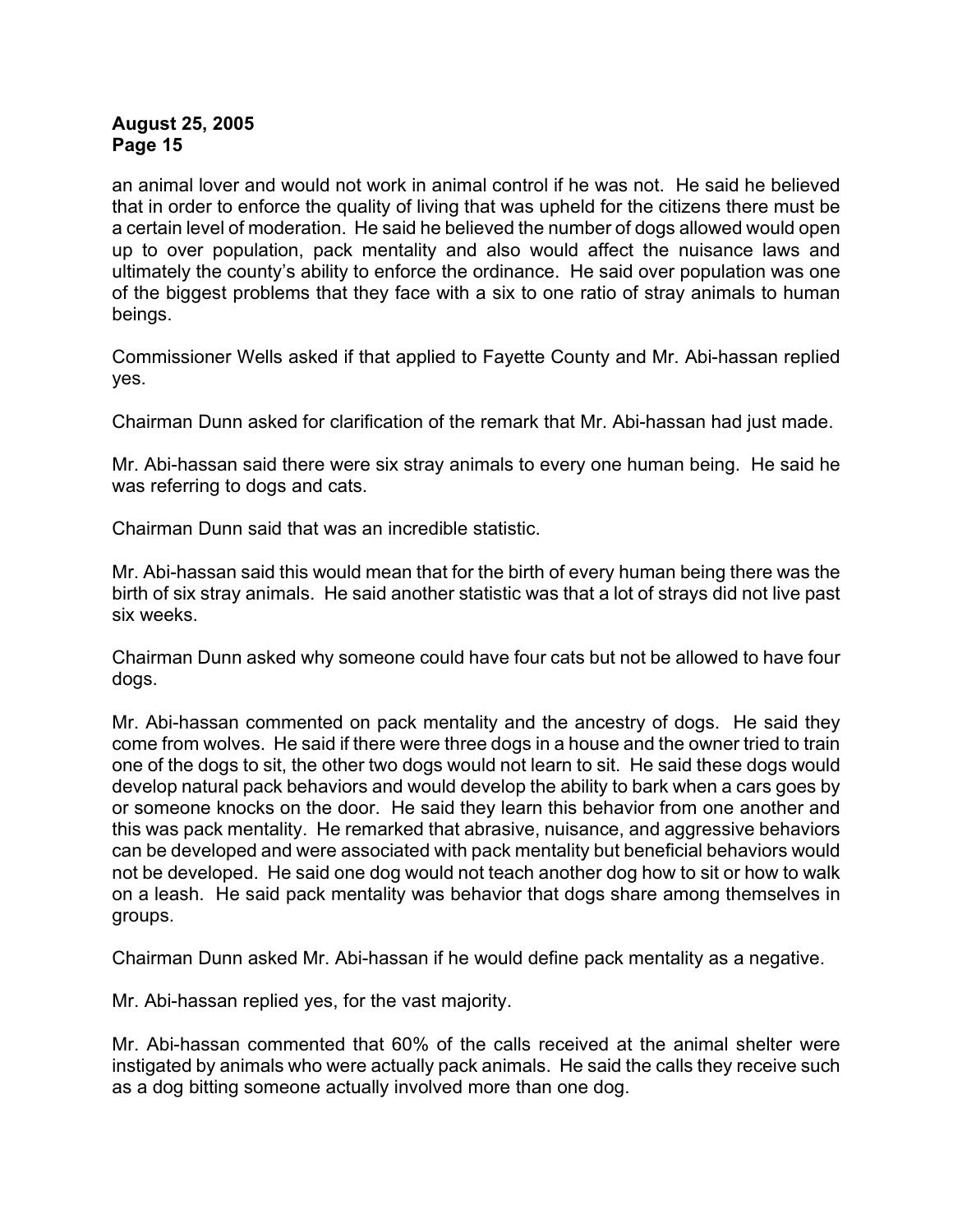Mr. Abi-hassan felt when considering moderation there was a certain level that should be considered where the adverse implications of having multiple animals would affect those around them.

Chairman Dunn said he would like to commend Mr. Abi-hassan for running a great adoption program. He said it was probably the best one that he was aware of in the State of Georgia. He thanked Mr. Abi-hassan for all of the hard work that he was doing for the animals.

Commissioner Wells said if the ordinance allowed three dogs and one litter was allowed under six months of age, what would happen if all three dogs were having litters at the same time.

Mr. Abi-hassan said this was a valid point.

Commissioner Wells said there were some people who were actually operating an unauthorized puppy mill. She said she was also aware that some people were raising some very dangerous dogs and some that were notoriously aggressive. She said if there were three dogs and three litters and those litters were just about six months of age, then there would be a serious problem if those dogs got loose or you were a neighbor. She said she was very concerned about this and would feel much better if the ordinance would say just one litter was allowed no more than four months of age. She felt a six month puppy might not be as cute and loveable as a three or four month old puppy. She said she did not want to exacerbate something that she knew was going on illegally.

Mr. Abi-hassan replied that he agreed 100%. He said if someone was raising and selling animals then they would fall under the jurisdiction of other departments.

Commissioner Wells said she would suggest the ordinance state that no more than one litter was allowed under four months of age at any given time.

Mr. Abi-hassan said he agreed and was in favor of anything that would limit over population.

Chairman Dunn asked what was the current limit on pets in the homes in the cities in the County.

Mr. Abi hassan replied that he believed that there was no city that had an ordinance that reflected a number above the County's. He said he thought everybody was at three animals or less.

Chairman Dunn said he shared Commissioner Wells' concerns too and did not want to cause more problems here than the Board was trying to solve.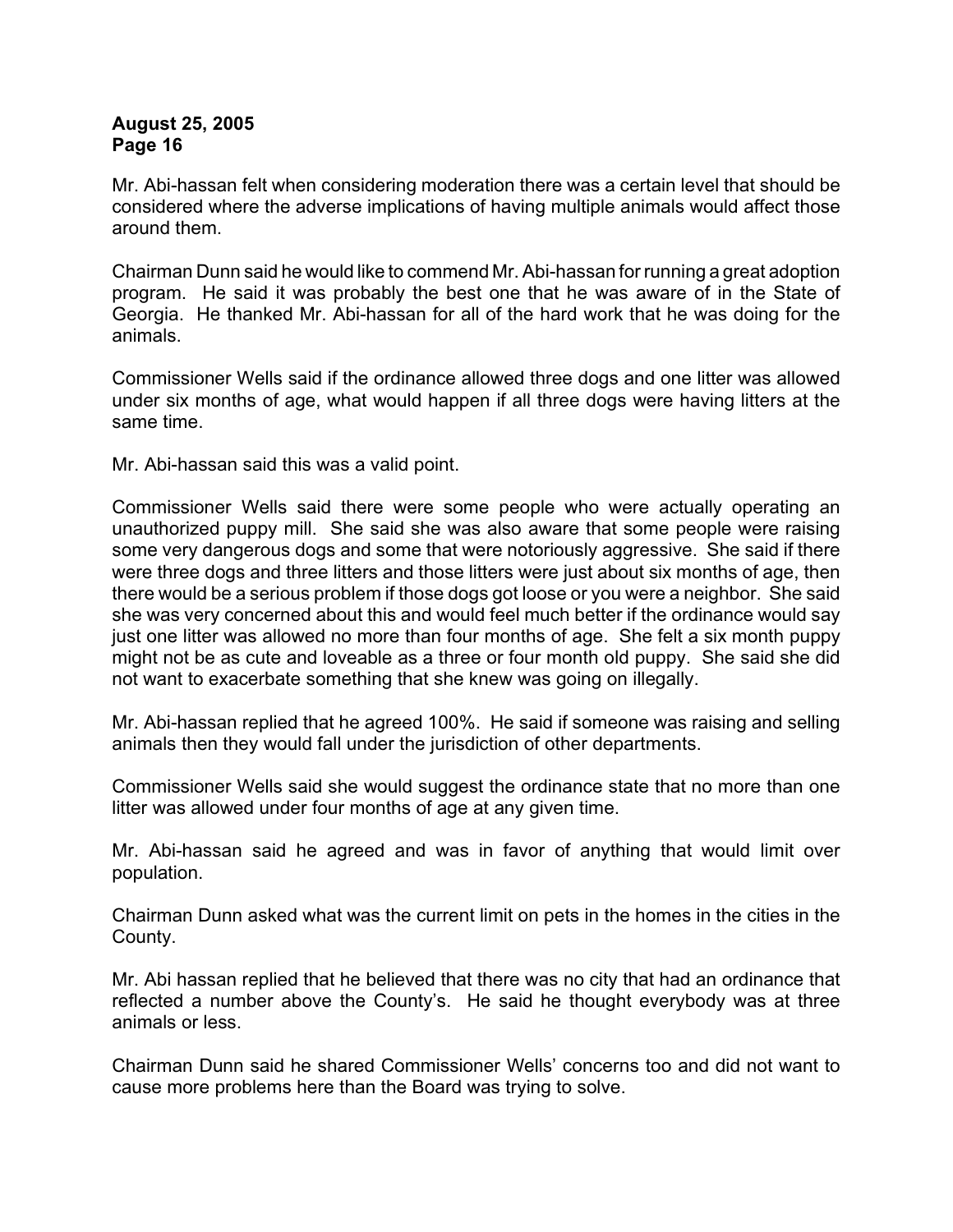Commissioner Frady asked why the Board was considering changing this ordinance.

Commissioner Wells said in an earlier meeting a citizen had said that she felt the ordinance needed to be reviewed so that someone could have more animals. She said she liked the number of pets that the County currently had in place but she saw no reason to increase the number of pets allowed.

Commissioner Wells remarked that this was a public hearing and the Board needed to hear the public's input before making a decision.

Chairman Dunn asked if anyone else wished to speak in favor of increasing the number of animals per household to four with no more than three dogs.

Kim Fink said the ordinance would be a limit of three dogs and a total limit of four animals total. She said this would allow her to keep one of her house cats.

Chairman Dunn asked if anyone else wished to speak in favor of this change. Hearing none, he asked if anyone wished to speak in opposition.

Willie Mitchell said he was against the increase in the number of animals. He felt the issue was enforcement. He said he had just called the Animal Control Office to come out and speak with one of his neighbors because of two Rottweilers. He said he felt three dogs was too many. He commented on the pack mentality issue and felt this depended on the breed of the dog. He said two Pittbulls could be a pack as far as he was concerned. He said he would certainly like to see it either stay where it was or be lowered. He said he had a real issue with people having two or three Pittbulls and two and three Rottweilers especially when they do not keep them on a leash. He said these were some of the issues that homeowners were addressing right now in his subdivision. He said they were currently looking at changing their covenants to have something in there that deals with vicious dogs. He said there some neighborhoods that did not even allow vicious dogs like Pittbulls, Rottweilers, etc. to be in the neighborhood. He felt the issue here was certainly the number but definitely enforcement because people do not keep their dogs on a leash. Rebecca Pell asked if the weight of an animal was ever considered.

Commissioner Wells said the Board would have to be very careful because it would then get into a discrimination or an allowance and judging what was or was not appropriate. She said it would have to be very cut and dried and just refer to an animal such as a dog or cat.

Mrs. Pell said she agreed with Mr. Mitchell. She said in living in an A-R zoned area people dump their animals off and think somebody there will take care of them. She said then fencing was required for a lot of the subdivisions which really isolated people from one another. She said she agreed that three animals was plenty. She asked if this ordinance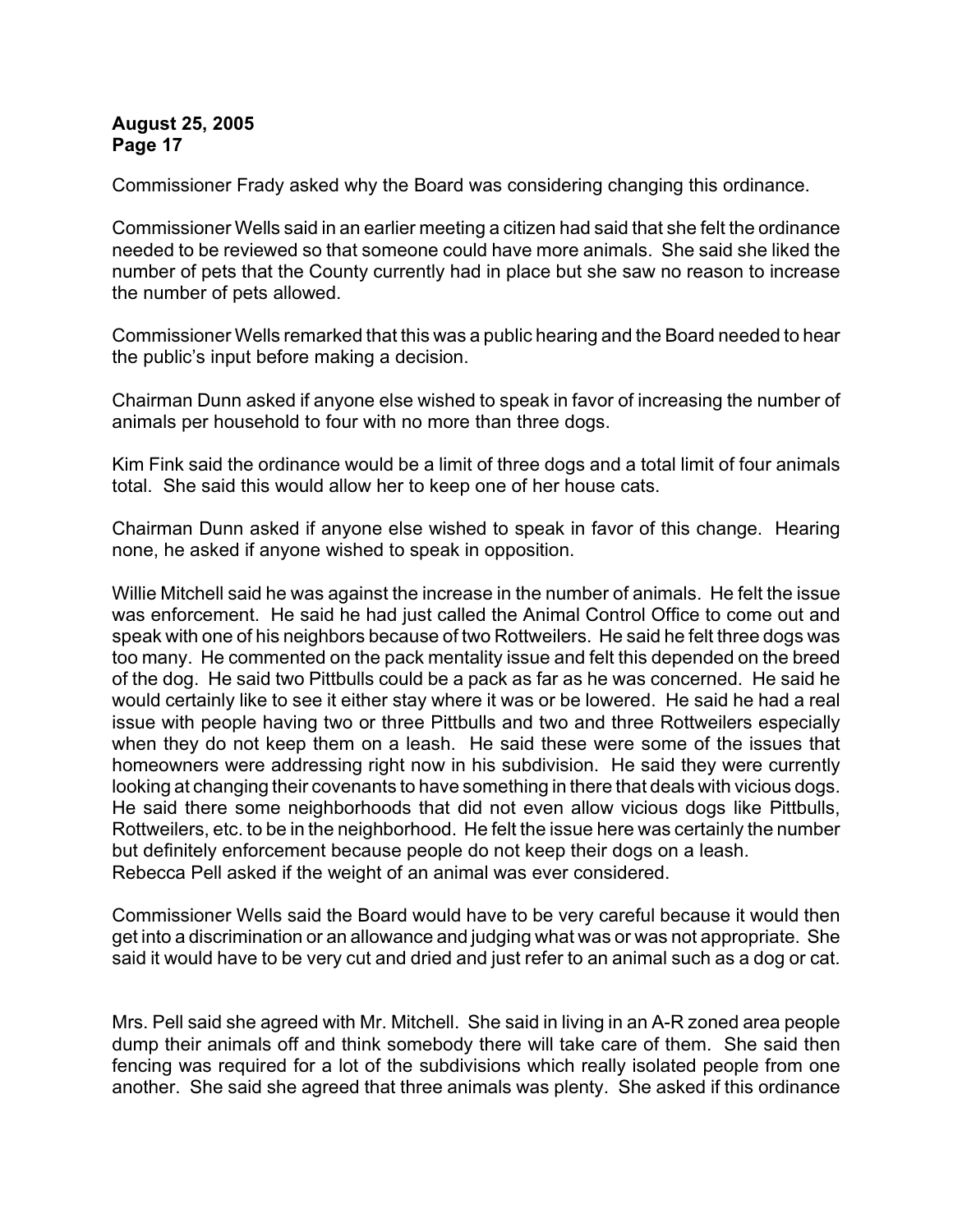would apply to someone having 100 acres and the number of house dogs that they could have depending on the number of homes they were allowed on those 100 acres.

Commissioner Wells replied yes, it would apply to those people as well. She said this ordinance referred to pets per household regardless of the number of acres.

Judy Chastain, New Hope Road, Fayetteville asked if this pertained to the unincorporated County and Commissioner Frady said that was correct.

Ms. Chastain said that would apply to her. She said she currently lived in an A-R zone. She remarked that her neighbor across the street had four Pittbulls. She said she had gone over to welcome them to the neighborhood and she could not get out of her car. She said the second time she went back, hopefully to gain his support on her rezoning petition, there were four Pittbull puppies. She said now there were four pittbulls and four puppies. She said last Sunday evening she was awakened by dogs barking and when she looked out the window, three Pittbulls were standing on her front steps barking at 11:30 p.m. She said these dogs had actually crossed the street into her yard. She said she was definitely opposed to this amendment to the ordinance and would even be opposed to three animals. She said it was very frightening and she also had grandchildren. She felt enforcement was a key issue.

Commissioner Wells suggested Ms. Chastain speak with the Marshal after the meeting to give him the address so he could check out this situation.

Ms. Chastain said she had already called and filed a report.

Commissioner Wells said this was exactly the type of thing that the Board wanted to try and avoid. She said as much as she loved her dogs, people were a lot more important. Commissioner Wells said she would like to make a motion adopting the new definitions and keeping the number at three animals with one litter of puppies not more than four months of age.

Commissioner Frady questioned the four months of age and felt it should be six months. He felt four months was too young and barely weaned from the mother.

Commissioner Wells said animals were weaned at three months but she would be glad to leave it at six months of age if the Board so desired.

On motion made by Commissioner Wells, seconded by Commissioner Frady to adopt Article III. Definitions, Section 3-60 with the new definitions that were added but the number of animals would remain at three as currently stated and limited to no more than one litter of animals at any one period of time not more than six months old. The motion carried 4-0. Commissioner VanLandingham was absent. A copy of Ordinance No. 2005-20, identified as "Attachment No. 7", follows these minutes and is made an official part hereof.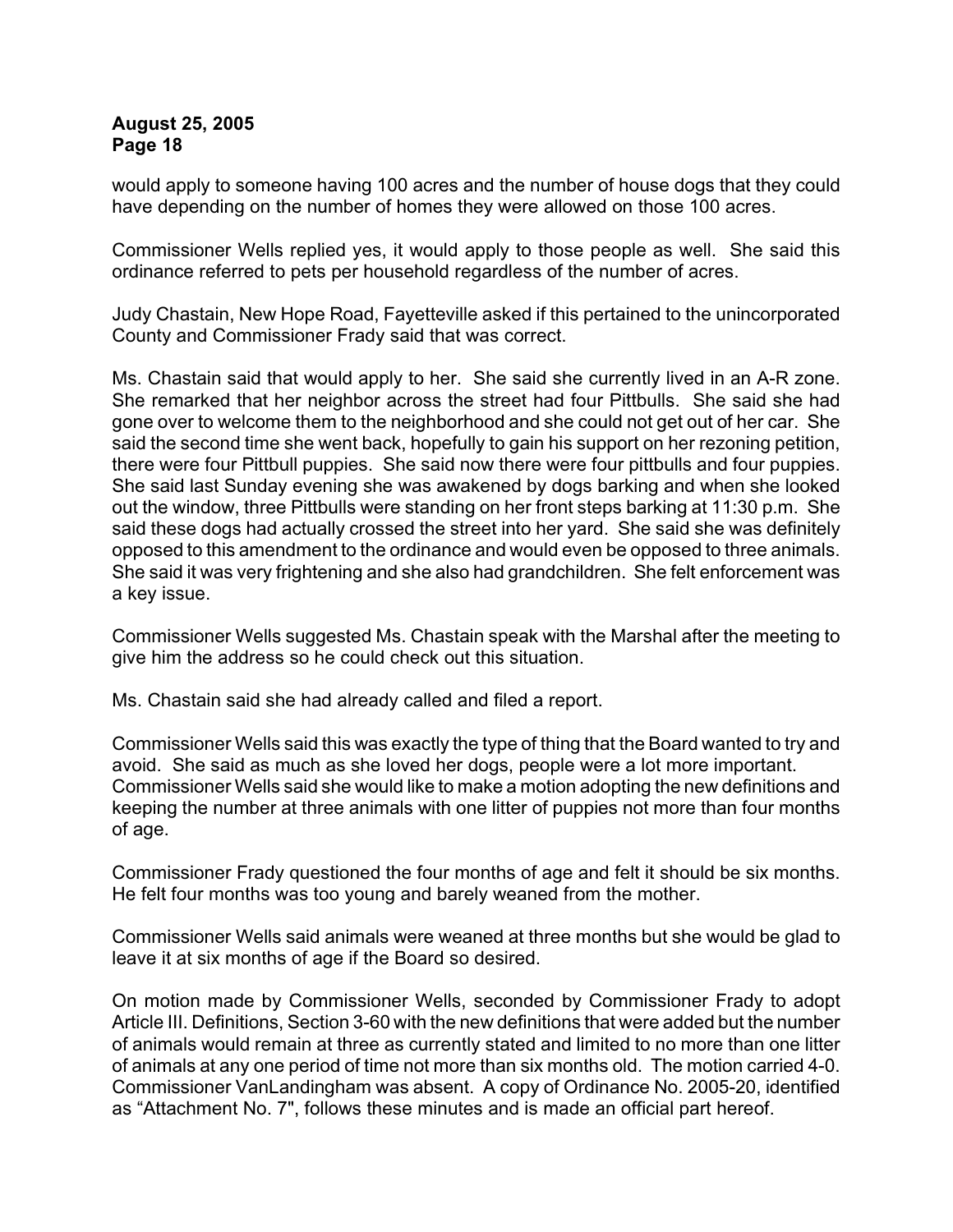**CONSENT AGENDA:** Commissioner Frady requested item no. 3 be removed for discussion. On motion made by Commissioner Wells, seconded by Commissioner Frady to approve consent agenda item nos. 1, 2 and 4 as presented. The motion carried 4-0. Commissioner VanLandingham was absent.

**WATER COMMITTEE RECOMMENDATION:** Approval of Water Committee recommendation to adopt the changes to the operations at Lake Horton, Lake Kedron and Staff's Mill. A copy of the recommendation, identified as "Attachment No. 8", follows these minutes and is made an official part hereof.

**SIGNAGE AT THE ADMINISTRATIVE COMPLEX:** Approval of Staff's recommendation for the installation of identification signage at the Administrative Complex at a cost of \$6,150.44. A copy of the request, identified as "Attachment No. 9", follows these minutes and is made an official part hereof.

**CHRISTINE L. VENICE APPOINTED COUNTY ADMINISTRATOR:** Approval of contract appointing Christine L. Venice as County Administrator. A copy of the Press Release, identified as "Attachment No. 10", follows these minutes and is made an official part hereof.

Commissioner Frady said the Board thought an awful lot of Mrs. Venice and felt she had done a great job during her position as Acting Administrator. He said he wanted to recognize her for taking this job and commended her for the great job she had done thus far and the job he was sure she would do in the future.

Commissioner Wells said she agreed with everything that Commissioner Frady had said. She remarked that Mrs. Venice had done an excellent job and she was excited about the direction that Mrs. Venice would take the County in the future.

On motion made by Commissioner Frady, seconded by Commissioner Wells to approve the contract appointing Christine l. Venice as County Administrator. The motion carried 4-0. Commissioner VanLandingham was absent.

Chairman Dunn thanked Mrs. Venice for doing a great job and said the Board looked forward to many, many years of the same.

**MINUTES:** Approval of minutes for Board of Commissioners meetings held on July 28, 2005 and August 11, 2005.

#### **PUBLIC COMMENT:**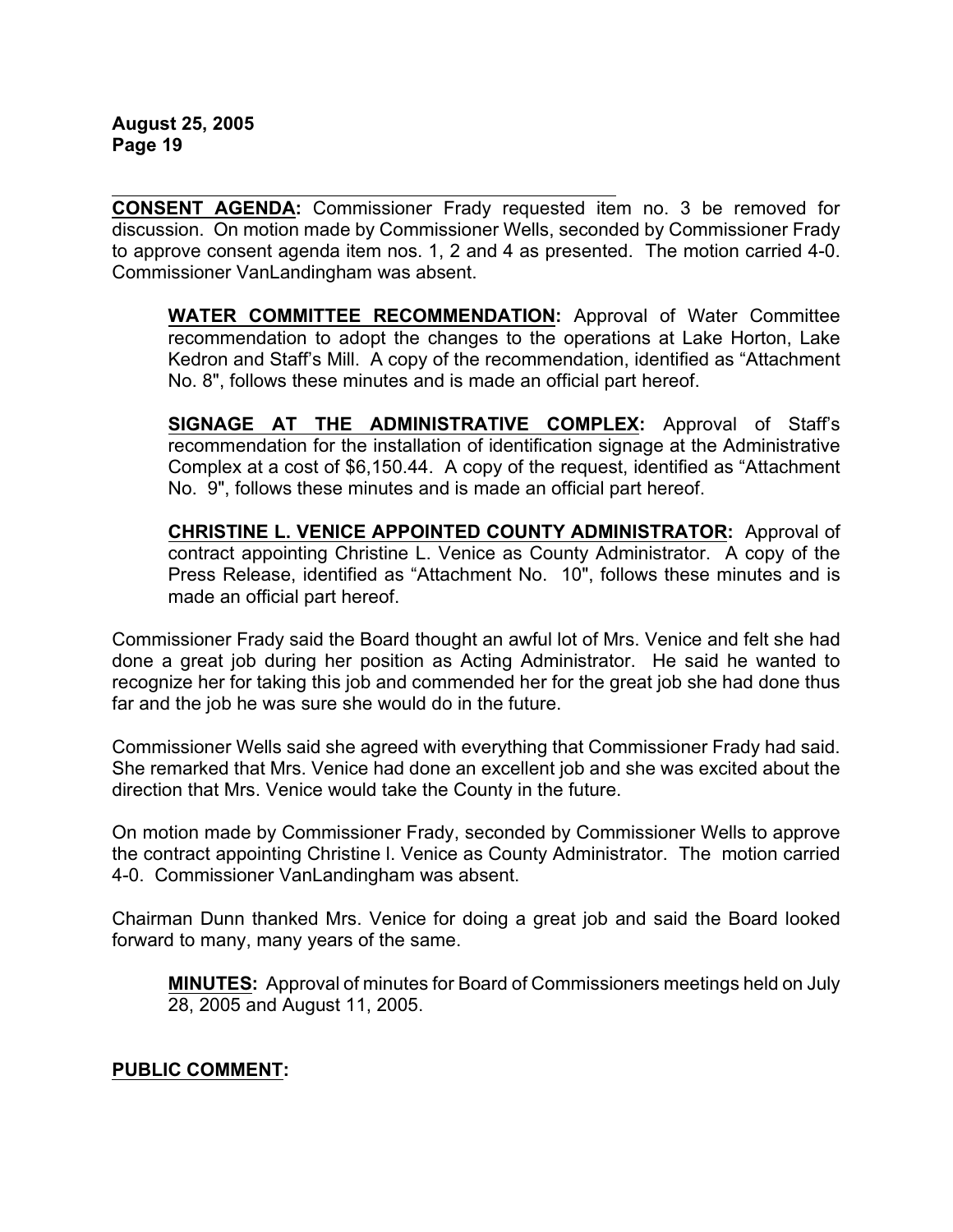Members of the public are allowed up to five minutes each to address the Board on issues of concern other than those items which are on this evening's agenda.

**Grace Caldwell:** Grace Caldwell, 235 South Ford Road, Tyrone said she would personally like to thank Chairman Dunn and Commissioner Pfeifer for attending the Town of Tyrone Town Council meeting on Thursday, August 18<sup>th</sup>. She said she would like to further discuss Shamrock Park and ask for the Board's assistance. She said first she would like to present the Board with recent pictures that she had taken in reference to the appearance of the Park. She said secondly she would like to present the Board with legal documentation in reference to Tyrone Town Manager Barry Amos removing Shamrock Park from the State and National Parks Registry. She said she had also included a map that the Town Council has laid out showing a new Town Hall as well as a Police Station. She said during last Thursday's Town Council meeting, Barry Amos admitted that he had permission from the Mayor and Town Council to remove Shamrock Park from the State and National Parks Registry and to transfer those acres to Handley Park. She remarked that Handley Park was in the wetlands and it had caused a lot of erosion problems in Pendleton Subdivision.

Mrs. Caldwell further remarked that most important in her opinion was the action taken by the Tyrone Mayor and Council allowing Town Manager Barry Amos to transfer property that the Town did not own. She said this was illegal and therefore she was requesting that the County to take control of Shamrock Park and appoint an advisory board to the Commission to discuss what recreational needs the citizens of Tyrone would like Shamrock Park to display. She said in no way did she want to pit a Town government against a County government, however, the taxpayers of Tyrone also pay County taxes and deserve a park that would compliment their lifestyle. She said this was not a matter of pitting the citizens against the Town but the citizens were the Town.

Mrs. Caldwell said in closing she would like to quote the greatest President in her lifetime Ronald Reagan in his farewell address to the Nation on January 11, 1989 he said "Ours is the first revolution in the history of mankind that truly reversed the course of government and with three little words, We The People." She said we the people tell the government what to do and the government did not tell the people. She said we the people were the driver and the government was the car and the people decide where the car should go and by what route and how fast. She said almost all of the world's constitutions were documents in which governments tell the people what their privileges were. She said the United States of America's Constitution was a government in which the people tell the government what it was allowed to do. She asked for the Board to consider taking back Shamrock Park from the Town of Tyrone. She said they have a Town Hall planned for that area as well as a police station and a library. She said she was not opposed to a library being built in the Town of Tyrone and would like to see that built where the current Town Hall stands. She said she noticed on the Town's plan that they had tennis courts and a basketball court directly next to the railroad tracks over by the Roger Spencer building. She asked if that would qualify them as recreation. She said she was aware that if the Town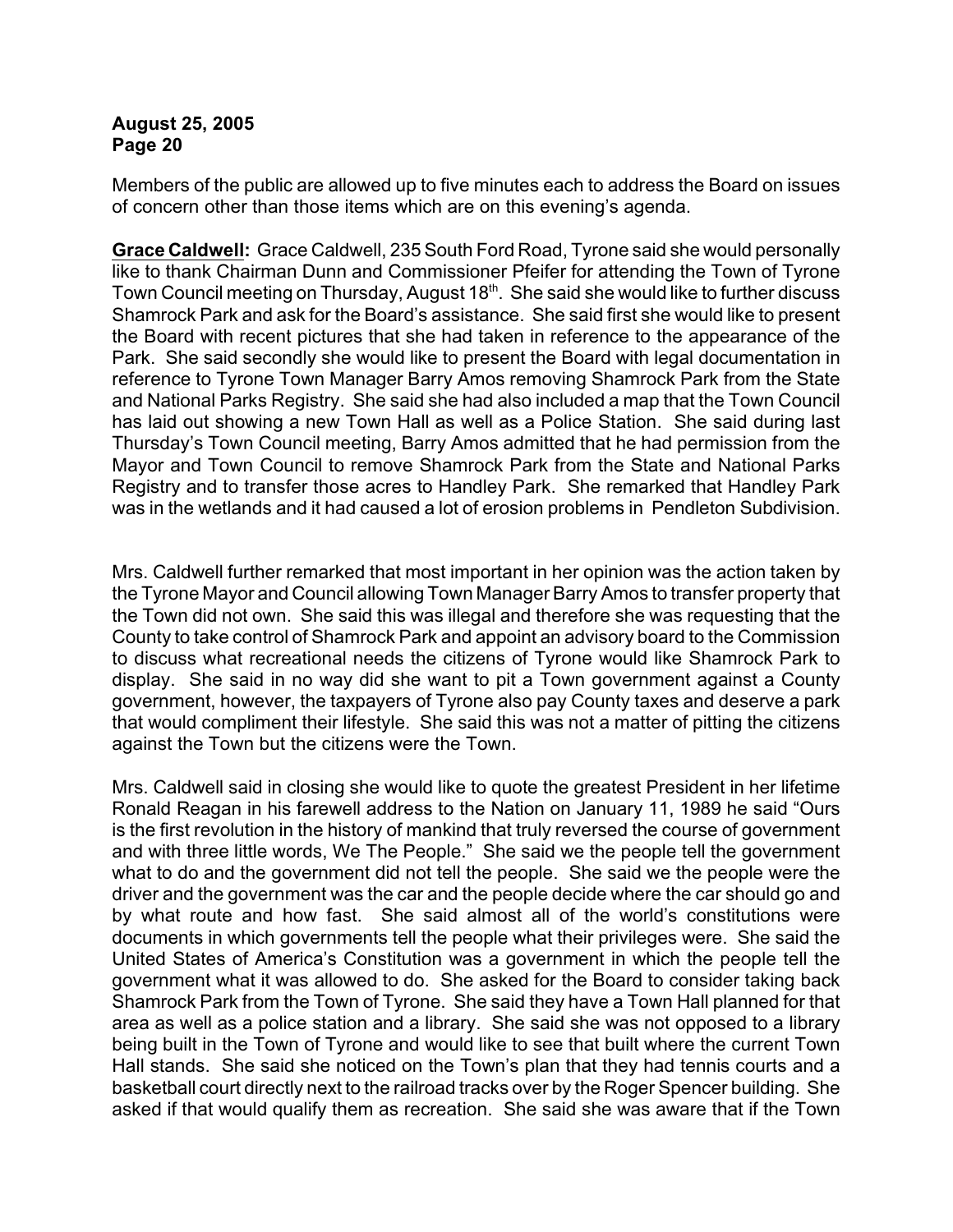did not use this property for recreation it would revert back to the County. She asked if that would qualify the Town for recreation.

Chairman Dunn said the Board could not enter into a discussion under public comment on this issue. She said if the Town moved it there then it would not be in the park. He said the Board would take everything that Mrs. Caldwell had presented to them tonight and review it.

# **STAFF REPORTS:**

**COLLAPSED CULVERT ON WAGON WHEEL CIRCLE:** County Administrator Chris Venice asked for the Board's consideration to approve the amount of \$15,480 for engineering work to be done on the culvert located on Wagon Wheel Circle that collapsed during Hurricane Dennis as well as any additional construction costs that might be incurred.

Chairman Dunn asked how long it would take to get this project done.

Mrs. Venice replied that this would be a very large project. She said this involved a thirty foot deep ravine and part of the road was actually missing. She said it might takes months to repair.

On motion made by Commissioner Wells, seconded by Commissioner Frady to approve the amount of \$15,480 for engineering work to be done on the culvert on Wagon Wheel Circle plus any additional construction costs that would be incurred. The motion carried 4- 0. Commissioner VanLandingham was absent.

**ORDINANCE NO. 2005-21 - STATE'S BUILDING CODES UPDATED:** Attorney McNally asked for the Board's approval in adopting an Ordinance that would amend the County's Ordinance to reflect the State's updated codes regarding gas, electrical, and standard building codes. He said there was no substantive change in the law and was strictly a matter of building in the name changes that the State had given to the County.

On motion made by Commissioner Wells, seconded by Commissioner Frady to approve this Ordinance amending the County's current ordinance to reflect the State's updated codes regarding gas, electrical and standard building codes. The motion carried 4-0. Commissioner VanLandingham was absent. A copy of Ordinance No. 2005-21, identified as "Attachment No. 11", follows these minutes and is made an official part hereof.

# **INTERGOVERNMENTAL AGREEMENT WITH PEACHTREE CITY FOR DISTRIBUTION OF S.P.L.O.S.T. PROCEEDS:** Attorney McNally asked for the Board's approval for the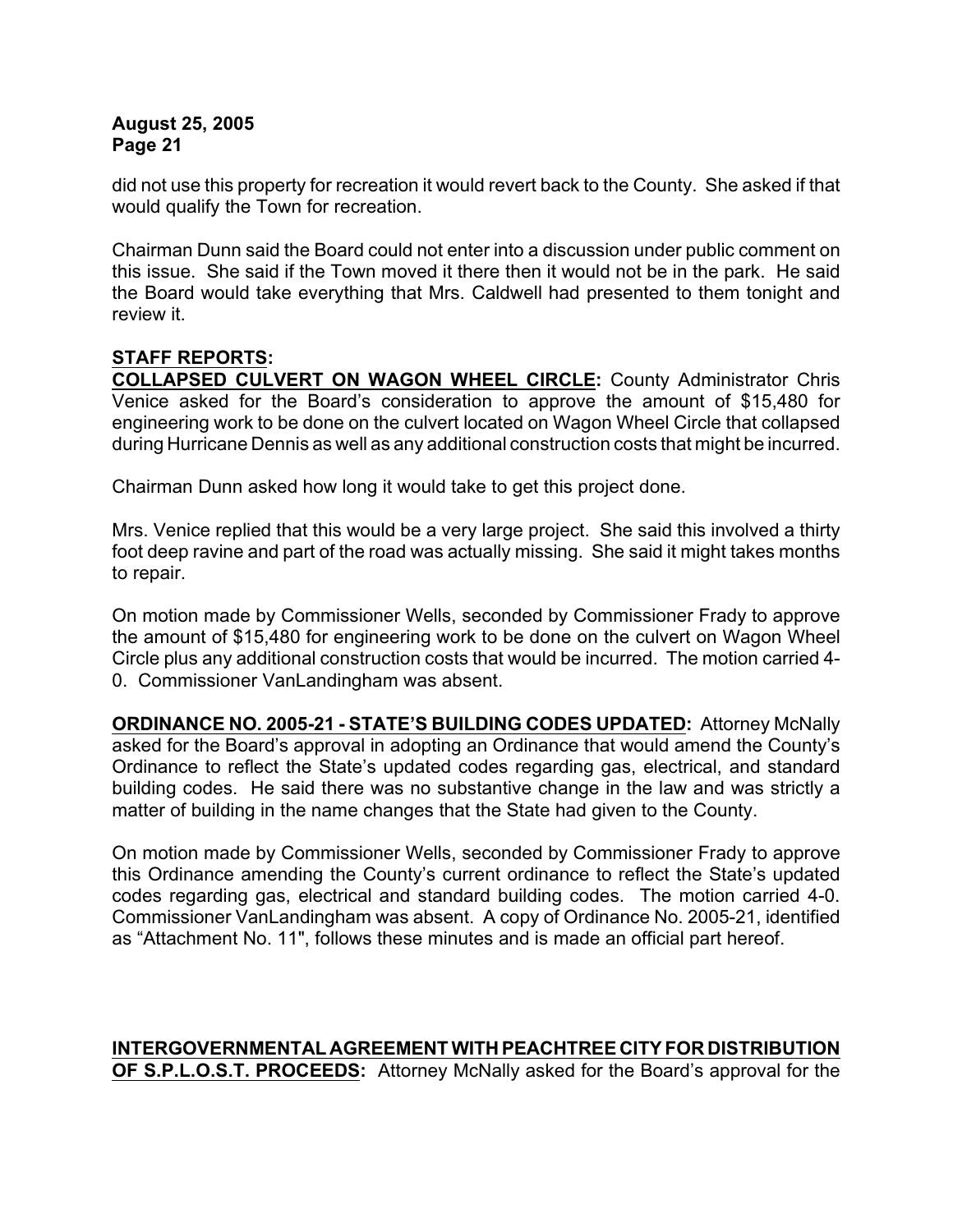Chairman to execute the Agreement for distribution of S.P.L.O.S.T. proceeds with the City of Peachtree City.

Chairman Dunn remarked that the Town of Tyrone and Town of Brooks needed to sign agreements and that should occur soon. He said the County was holding the money until these agreements were signed. He said as soon as they were signed by the jurisdictions they would get their checks and would continue to receive checks every month after the County receives the money from the State. He said these funds would be broken down in a pro rata share to each city.

On motion made by Commissioner Frady, seconded by Commissioner Wells to authorize the Chairman to execute the Agreement for distribution of S.P.L.O.S.T. proceeds with the City of Peachtree City. The motion carried 4-0. Commissioner VanLandingham was absent. A copy of the Agreement, identified as "Attachment No. 12", follows these minutes and is made an official part hereof.

**EXECUTIVE SESSION:** Attorney McNally requested an executive session to discuss three legal items.

**EXECUTIVE SESSION:** On motion made by Commissioner Wells, seconded by Commissioner Frady to adjourn to executive session to discuss three legal items. The motion carried 4-0. Commissioner VanLandingham was absent.

**LEGAL:** Attorney McNally discussed a legal item with the Board.

The Board took no action on this matter.

**LEGAL:** Attorney McNally reported on a legal item with the Board.

It was the consensus of the Board that Attorney McNally proceed in this matter.

**LEGAL:** Attorney McNally discussed a legal item with the Board.

It was the consensus of the Board that Attorney McNally proceed in this matter.

**EXECUTIVE SESSION AFFIDAVIT:** On motion made by Commissioner Wells, seconded by Commissioner Frady to authorize the Chairman to execute the Executive Session Affidavit affirming that three legal items were discussed in executive session. The motion